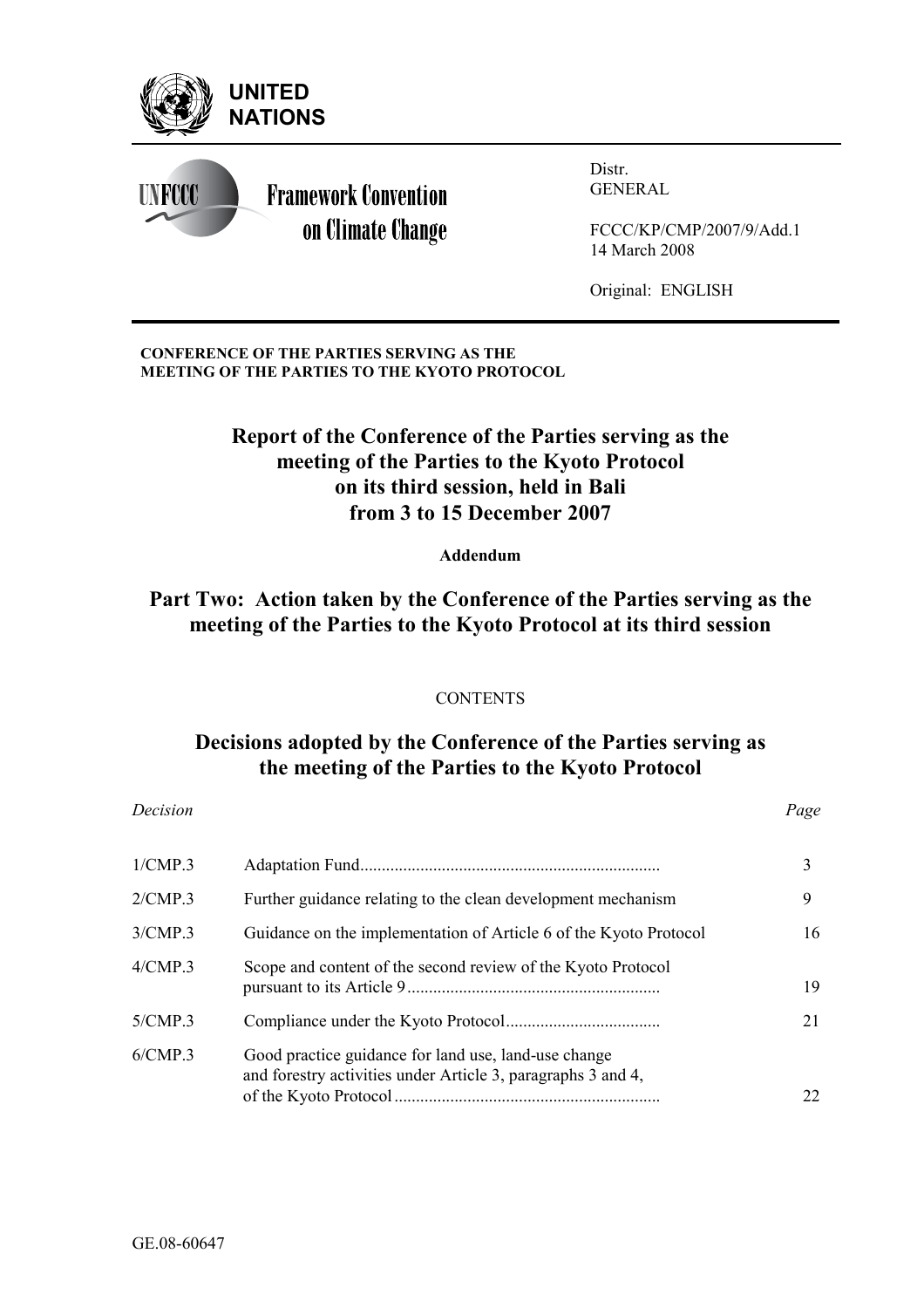### FCCC/KP/CMP/2007/9/Add.1 Page 2

| Decision   |                                                                                                                                                                                        | Page |
|------------|----------------------------------------------------------------------------------------------------------------------------------------------------------------------------------------|------|
| 7/CMP.3    | Demonstration of progress in achieving commitments under the<br>Kyoto Protocol by Parties included in Annex I to the Convention                                                        | 23   |
| 8/CMP.3    | Compilation and synthesis of supplementary information<br>incorporated in fourth national communications submitted in<br>accordance with Article 7, paragraph 2, of the Kyoto Protocol | 25   |
| 9/CMP.3    | Implications of possible changes to the limit for small-scale<br>afforestation and reforestation clean development mechanism                                                           | 26   |
| 10/CMP.3   |                                                                                                                                                                                        | 27   |
| 11/CMP.3   | Programme budget for the biennium 2008–2009                                                                                                                                            | 28   |
| Resolution |                                                                                                                                                                                        |      |

| 1/CMP.3 | Expression of gratitude to the Government of the Republic |  |
|---------|-----------------------------------------------------------|--|
|         |                                                           |  |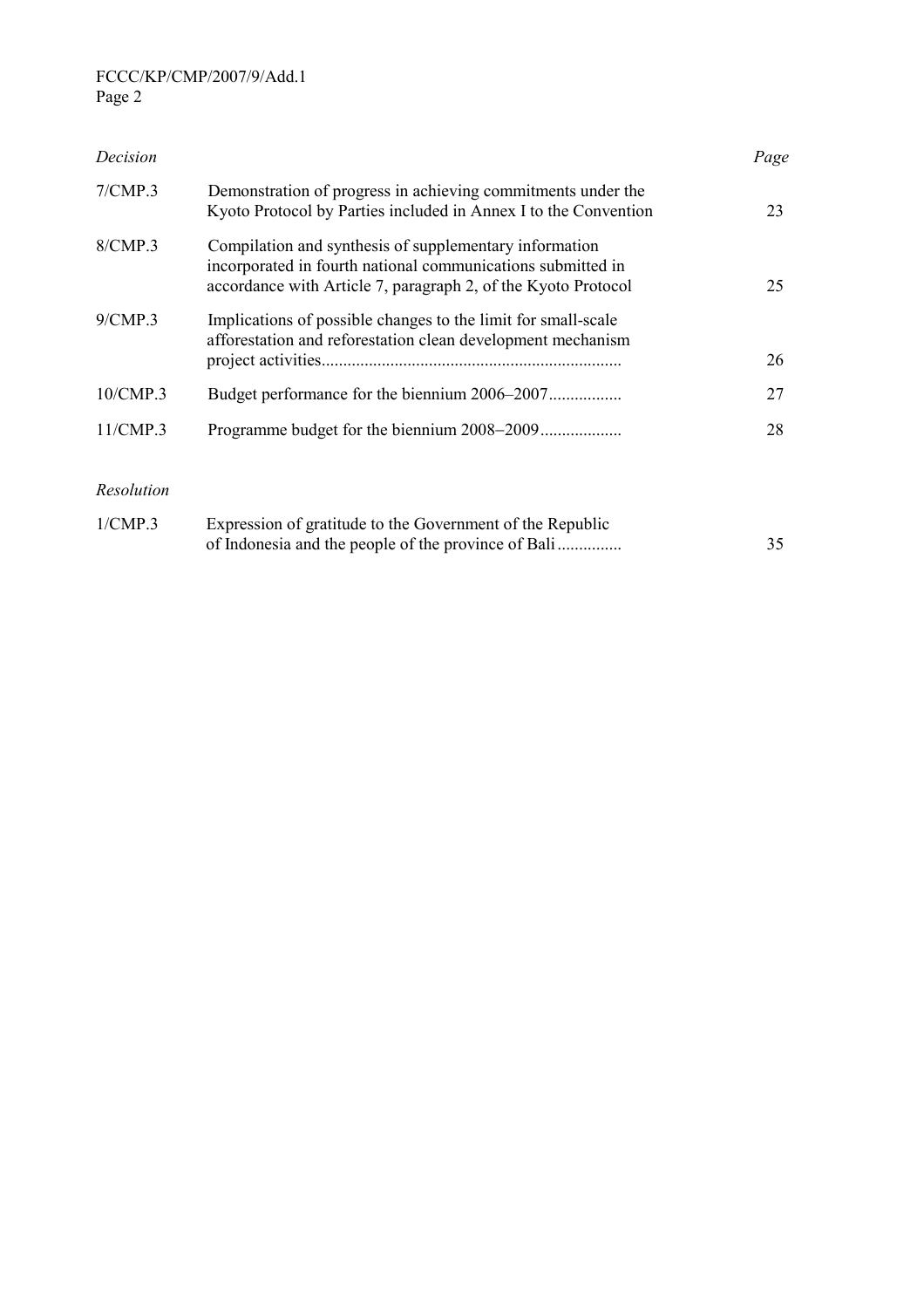# **Decision 1/CMP.3**

## **Adaptation Fund**

*The Conference of the Parties serving as the meeting of the Parties to the Kyoto Protocol,* 

*Recalling* Article 12, paragraph 8, of the Kyoto Protocol,

*Reaffirming* decisions 3/CMP.1, 28/CMP.1 and 5/CMP.2,

1. *Decides* that developing country Parties to the Kyoto Protocol that are particularly vulnerable to the adverse effects of climate change are eligible for funding from the Adaptation Fund to assist them in meeting the costs of adaptation; $<sup>1</sup>$ </sup>

2. *Decides* that the Adaptation Fund shall finance concrete adaptation projects and programmes that are country driven and are based on the needs, views and priorities of eligible Parties;

### *Operating entity*

3. *Decides* that the operating entity of the Adaptation Fund shall be the Adaptation Fund Board, serviced by a secretariat and a trustee;

4. *Decides* that the Adaptation Fund Board shall be established to supervise and manage the Adaptation Fund, under the authority and guidance of the Conference of the Parties serving as the meeting of the Parties to the Kyoto Protocol, and shall be fully accountable to the Conference of the Parties serving as the meeting of the Parties to the Kyoto Protocol, which shall decide on its overall policies in line with relevant decisions;

### *Functions*

 $\overline{a}$ 

5. *Decides* that the functions of the Adaptation Fund Board shall include the following functions and any other functions assigned to it by the Conference of the Parties serving as the meeting of the Parties to the Kyoto Protocol:

- (a) To develop strategic priorities, policies and guidelines, and recommend their adoption to the Conference of the Parties serving as the meeting of the Parties to the Kyoto Protocol;
- (b) To develop and decide on specific operational policies and guidelines, including programming guidance and administrative and financial management guidelines, in accordance with decision 5/CMP.2, and to report to the Conference of the Parties serving as the meeting of the Parties to the Kyoto Protocol;
- (c) To develop criteria based on principles and modalities listed in decision 5/CMP.2 to ensure that the implementing and executing entities have the capacity to implement the administrative and financial management guidelines of the Adaptation Fund, and report on it to the Conference of the Parties serving as the meeting of the Parties to the Kyoto Protocol;
- (d) To decide on projects, including the allocation of funds, in line with the Adaptation Fund principles, criteria, modalities, policies and programmes, in accordance with decision 5/CMP.2;

<sup>&</sup>lt;sup>1</sup> Decision 28/CMP.1 makes reference in the preambular part to particularly vulnerable countries.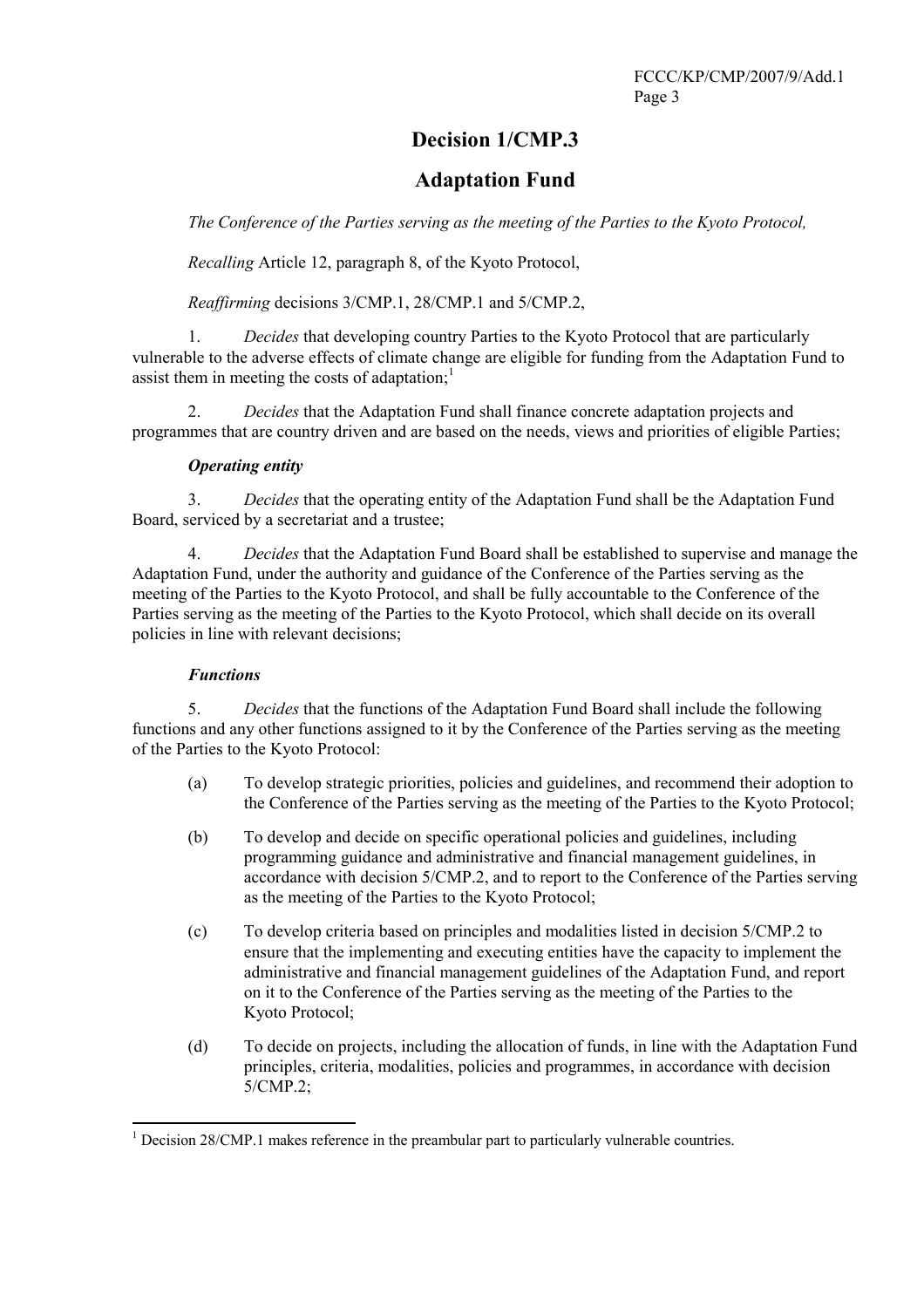- (e) To develop and agree on additional rules of procedure to those included in this decision and recommend these for adoption by the Conference of the Parties serving as the meeting of the Parties to the Kyoto Protocol;
- (f) To monitor and review implementation of the operations of the Adaptation Fund, including its administrative arrangements and the expenditure incurred under the Adaptation Fund, and recommend decisions, as may be appropriate, for adoption by the Conference of the Parties serving as the meeting of the Parties to the Kyoto Protocol;
- (g) To establish committees, panels and working groups, if required, to provide, inter alia, expert advice, to assist the Adaptation Fund Board in the performance of its functions;
- (h) To draw upon and make use of the expertise that the Adaptation Fund Board may require to perform its functions;
- (i) To regularly review performance reports on implementation and ensure independent evaluation and auditing of activities supported by the Adaptation Fund;
- (j) To develop and approve draft legal and administrative arrangements for secretariat services and the trustee for approval by the Conference of the Parties serving as the meeting of the Parties to the Kyoto Protocol;
- (k) To be responsible for the monetization of certified emission reductions issued by the Executive Board of the clean development mechanism and forwarded to the Adaptation Fund to assist developing country Parties that are particularly vulnerable to the adverse effects of climate change to meet the costs of adaptation, and to report annually to the Conference of the Parties serving as the meeting of the Parties to the Kyoto Protocol on the monetization of certified emission reductions;
- (l) To report on its activities at each session of the Conference of the Parties serving as the meeting of the Parties to the Kyoto Protocol;
- (m) To include in its work plan for the period up to the fourth session of the Conference of the Parties serving as the meeting of the Parties to the Kyoto Protocol, inter alia, those functions identified in paragraph  $5$  (a), (b), (c), (e), (j) and (k) above in order for the Conference of the Parties serving as the meeting of the Parties to the Kyoto Protocol to adopt or take note thereof;

### *Composition*

6. *Decides* that the Adaptation Fund Board shall comprise 16 members representing Parties to the Kyoto Protocol, taking into account fair and balanced representation among these groups as follows:

- (a) Two representatives from each of the five United Nations regional groups;
- (b) One representative of the small island developing States;
- (c) One representative of the least developed country Parties;
- (d) Two other representatives from the Parties included in Annex I to the Convention (Annex I Parties);
- (e) Two other representatives from the Parties not included in Annex I to the Convention (non-Annex I Parties);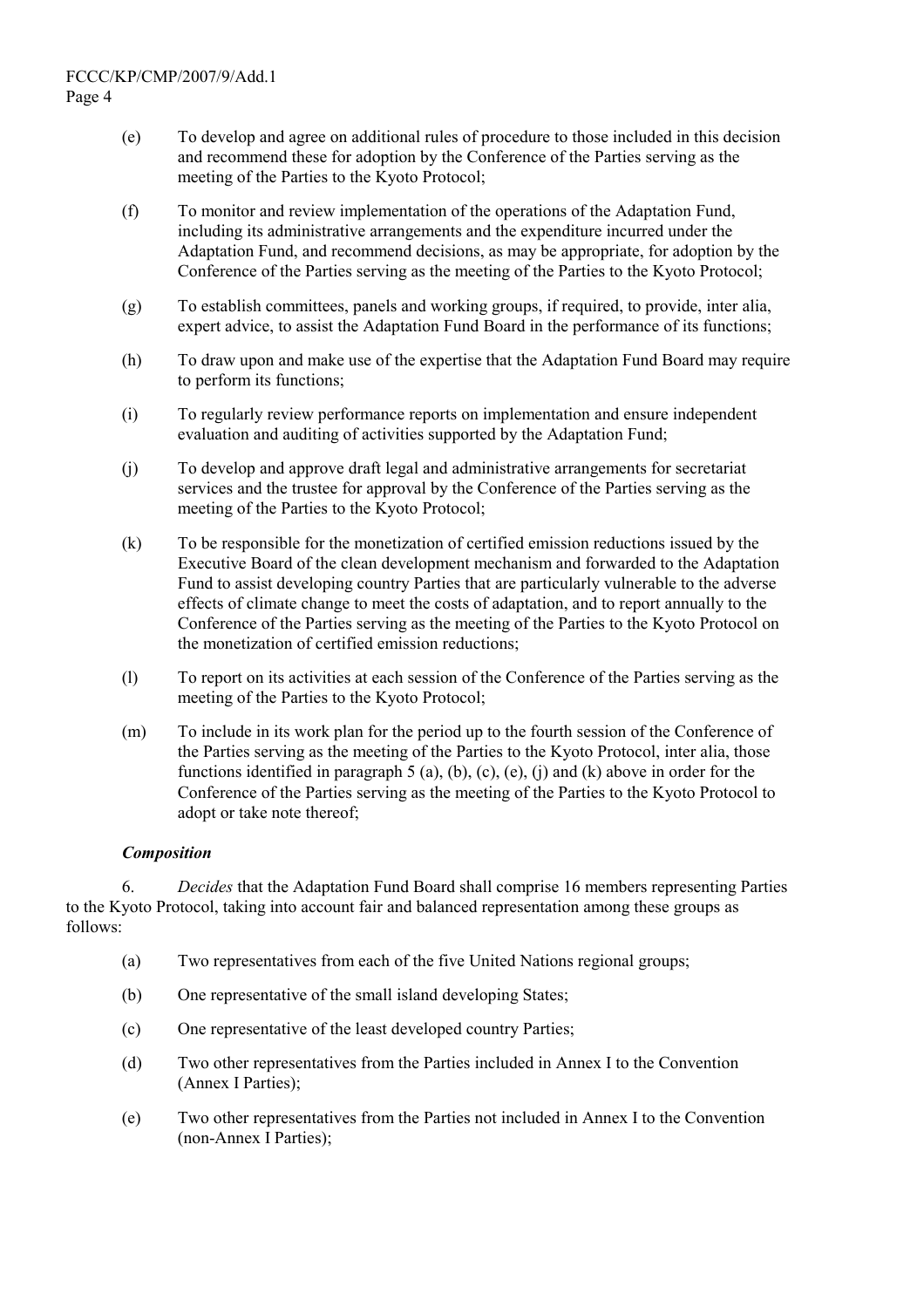7. *Decides* that the Conference of the Parties serving as the meeting of the Parties to the Kyoto Protocol shall elect an alternate for each member of the Adaptation Fund Board on the same principles as set out in paragraph 6 above, and that the nomination of a candidate member shall be accompanied by a nomination of a candidate alternate member from the same group;

8. *Decides* that members, including alternate members, of the Adaptation Fund Board with the appropriate technical, adaptation and/or policy expertise shall be identified by their respective governments, nominated by the relevant groups as indicated in paragraphs 6 and 7 above and elected by the Conference of the Parties serving as the meeting of the Parties to the Kyoto Protocol to serve as government representatives, and that vacancies shall be filled in the same manner;

9. *Decides* that members and alternate members shall serve for a term of two years and shall be eligible to serve a maximum of two consecutive terms;

#### *Membership*

10. *Decides* that members, including alternate members, of the Adaptation Fund Board shall be bound by the rules of procedure of the Adaptation Fund Board and have no personal financial interest in any aspect of a project activity or a body presenting a project for approval to the Adaptation Fund Board;

#### *Quorum*

11. *Decides* that a simple majority of the members of the Adaptation Fund Board must be present at the meeting to constitute a quorum;

#### *Decision-making*

12. *Decides* that decisions of the Adaptation Fund Board shall be taken by consensus; if all efforts at reaching a consensus have been exhausted, and no agreement has been reached, decisions shall be taken by a two-thirds majority of the members present at the meeting on the basis of one member, one vote;

#### *Chairmanship*

13. *Decides* that the Adaptation Fund Board shall elect its own Chair and Vice-Chair, with one being a member from an Annex I Party and the other being from a non-Annex I Party, and that the positions of Chair and Vice-Chair shall alternate annually between a member from an Annex I Party and a member from a non-Annex I Party;

#### *Frequency of meetings*

14. *Decides* that the Adaptation Fund Board shall convene its first meeting soon after the election of its members;

15. *Decides* that, thereafter, the Adaptation Fund Board shall meet at least twice a year, while retaining the flexibility to adjust the number of meetings to suit its needs, and meet in the country hosting the UNFCCC secretariat except when meeting in conjunction with sessions of the Conference of the Parties serving as the meeting of the Parties to the Kyoto Protocol or with sessions of subsidiary bodies under the Convention;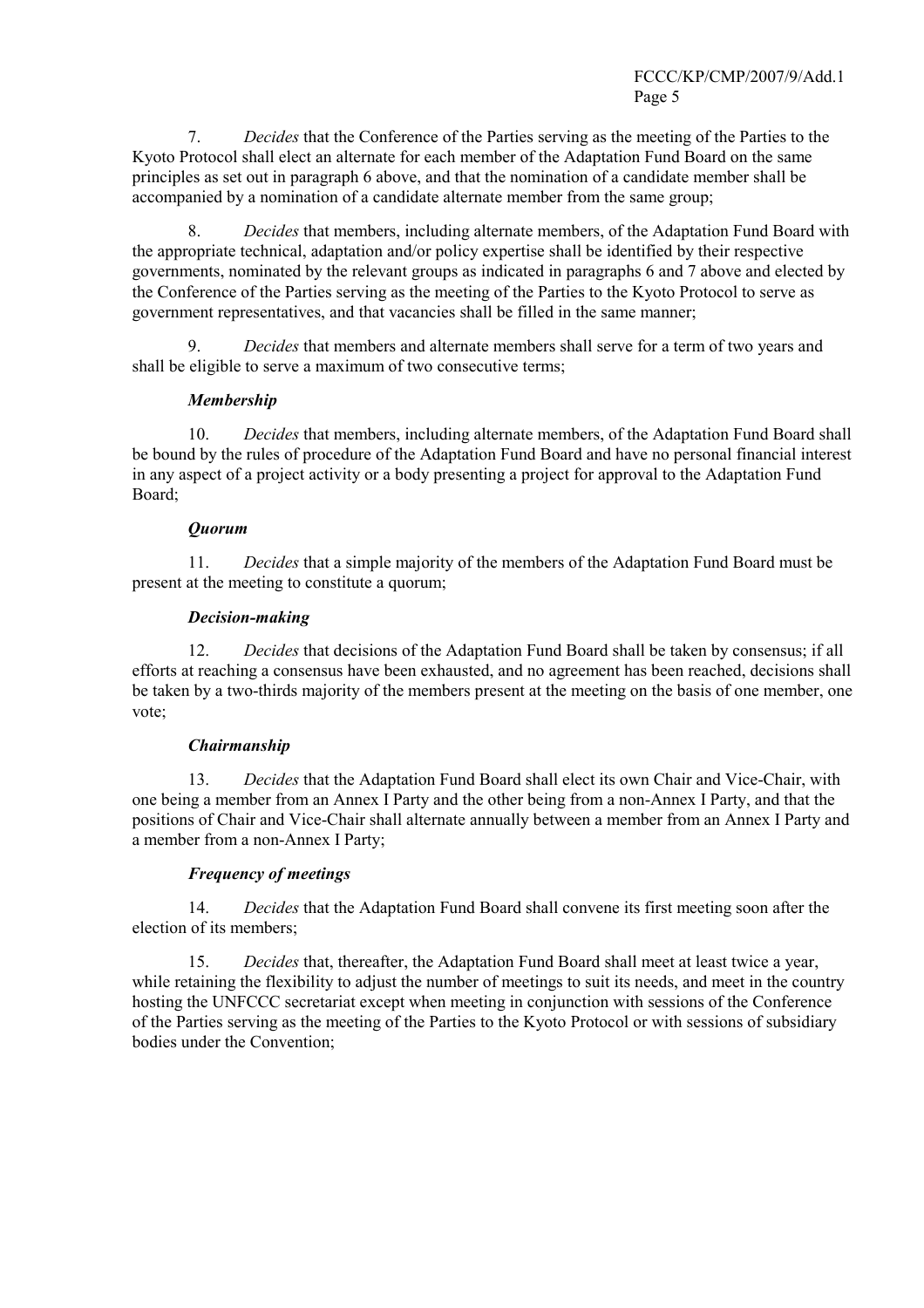#### *Observers*

16. *Decides* that meetings of the Adaptation Fund Board shall be open to attendance, as observers, by UNFCCC Parties and by UNFCCC accredited observers, except where otherwise decided by the Adaptation Fund Board;

#### *Transparency*

17. *Decides* that the full text of all decisions taken by the Adaptation Fund Board shall be made publicly available in all six official languages of United Nations;

#### *Secretariat*

18. *Decides* that secretariat services shall be provided to the Adaptation Fund Board in order to support and facilitate its activities, that a dedicated team of officials shall be identified to render secretariat services to the Adaptation Fund Board in a functionally independent and effective manner and that the head of the secretariat responsible for rendering the services shall be accountable to the Adaptation Fund Board;

19. *Invites* the Global Environment Facility to provide secretariat services to the Adaptation Fund Board on an interim basis;

#### *Trustee*

20. *Decides* that the Adaptation Fund shall have a trustee that shall have fiduciary responsibility and the administrative competence to manage the Adaptation Fund, and shall comply with principles and modalities for operations stipulated in relevant decisions of the Conference of the Parties serving as the meeting of the Parties to the Kyoto Protocol;

21. *Decides* that the trustee shall hold in trust the funds, assets and receipts that constitute the Fund, and manage and use them only for the purpose of, and in accordance with, the provisions of relevant decisions, keeping them separate and apart from all other accounts and assets of, or administered by, the trustee;

22. *Decides* that the trustee shall be accountable to the Adaptation Fund Board for the performance of its fiduciary responsibilities and in particular for the monetization of certified emission reductions in accordance with guidance provided by the Adaptation Fund Board;

23. *Invites* the World Bank to serve as the trustee of the Adaptation Fund on an interim basis;

24. *Decides* that a trust fund shall be established under the management of the trustee, to be funded by the monetized share of proceeds of certified emission reductions, to meet the costs of adaptation and other sources of funding;

25. *Decides* that the administrative expenses for operating the Adaptation Fund shall be financed by the trust fund for the Adaptation Fund;

26. *Decides* that the cost of participation of members and of alternate members from developing country Parties and other Parties eligible under the UNFCCC practice shall be covered by the trust fund for the Adaptation Fund;

27. *Invites* Parties to finance the administrative expenses for operating the Adaptation Fund in an interim phase, until the monetization of the share of proceeds of certified emission reductions to meet the costs of adaptation is operational, by making contributions to the trust fund for the Adaptation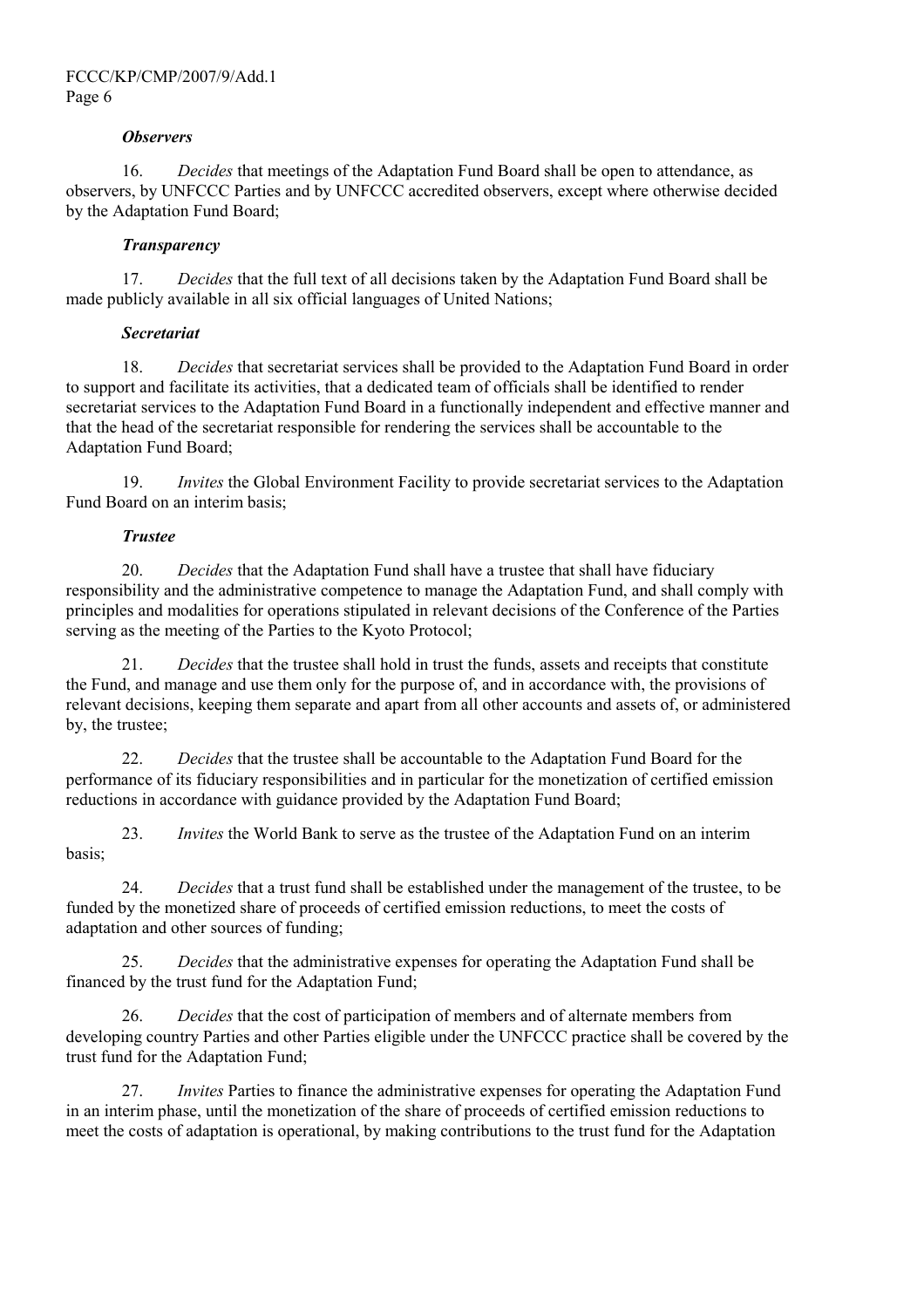#### FCCC/KP/CMP/2007/9/Add.1 Page 7

Fund and that such contributions shall be reimbursed, if requested, from the monetization of the share of proceeds of certified emission reductions to meet the costs of adaptation, in accordance with procedures and a timetable to be determined by the Conference of the Parties serving as the meeting of the Parties to the Kyoto Protocol upon the recommendation of the Adaptation Fund Board;

#### *Monetization*

28. *Decides* that the monetization of certified emission reductions referred to in paragraphs 5 (k), 22 and 27 above shall be undertaken in order to:

- (a) Ensure predictable revenue flow for the Adaptation Fund;
- (b) Optimize revenue for the Adaptation Fund while limiting financial risks;
- (c) Be transparent and monetize the share of the proceeds in the most cost-effective manner, utilizing appropriate expertise for this task;

#### *Access to funding*

29. *Decides* that eligible Parties shall be able to submit their project proposals directly to the Adaptation Fund Board and that implementing or executing entities chosen by governments that are able to implement the projects funded under the Adaptation Fund may also approach the Adaptation Fund Board directly;

30. *Decides* that in order to submit a project proposal, Parties and implementing or executing entities shall meet the criteria adopted by the Adaptation Fund Board in accordance with paragraph 5 (c) above, in order to access funding from the Adaptation Fund;

#### *Institutional arrangements*

31. *Decides* to request the Adaptation Fund Board to develop the necessary legal arrangements, to be concluded between the Conference of the Parties serving as the meeting of the Parties to the Kyoto Protocol and both the secretariat and the trustee servicing the Adaptation Fund, for the purpose of regulating the provisions of the required services, the terms and conditions thereof and the performance standards required from the secretariat and the trustee servicing the Adaptation Fund, and present these legal arrangements for adoption by the Conference of the Parties serving as the meeting of the Parties to the Kyoto Protocol at its fourth session;

#### *Review*

32. *Decides* that the interim institutional arrangements mentioned in paragraphs 19 and 23 above shall be reviewed after three years at the sixth session of the Conference of the Parties serving as the meeting of the Parties to the Kyoto Protocol;

33. *Decides* to undertake, at its sixth session, a review of all matters relating to the Adaptation Fund, including the institutional arrangements, with a view to ensuring the effectiveness and adequacy thereof, and thereafter every three years, in order to adopt an appropriate decision on the outcome of such a review; the review shall take into account the outcome of performance reviews of the secretariat and the trustee servicing the Adaptation Fund, submissions by Parties and other interested intergovernmental organizations and stakeholders;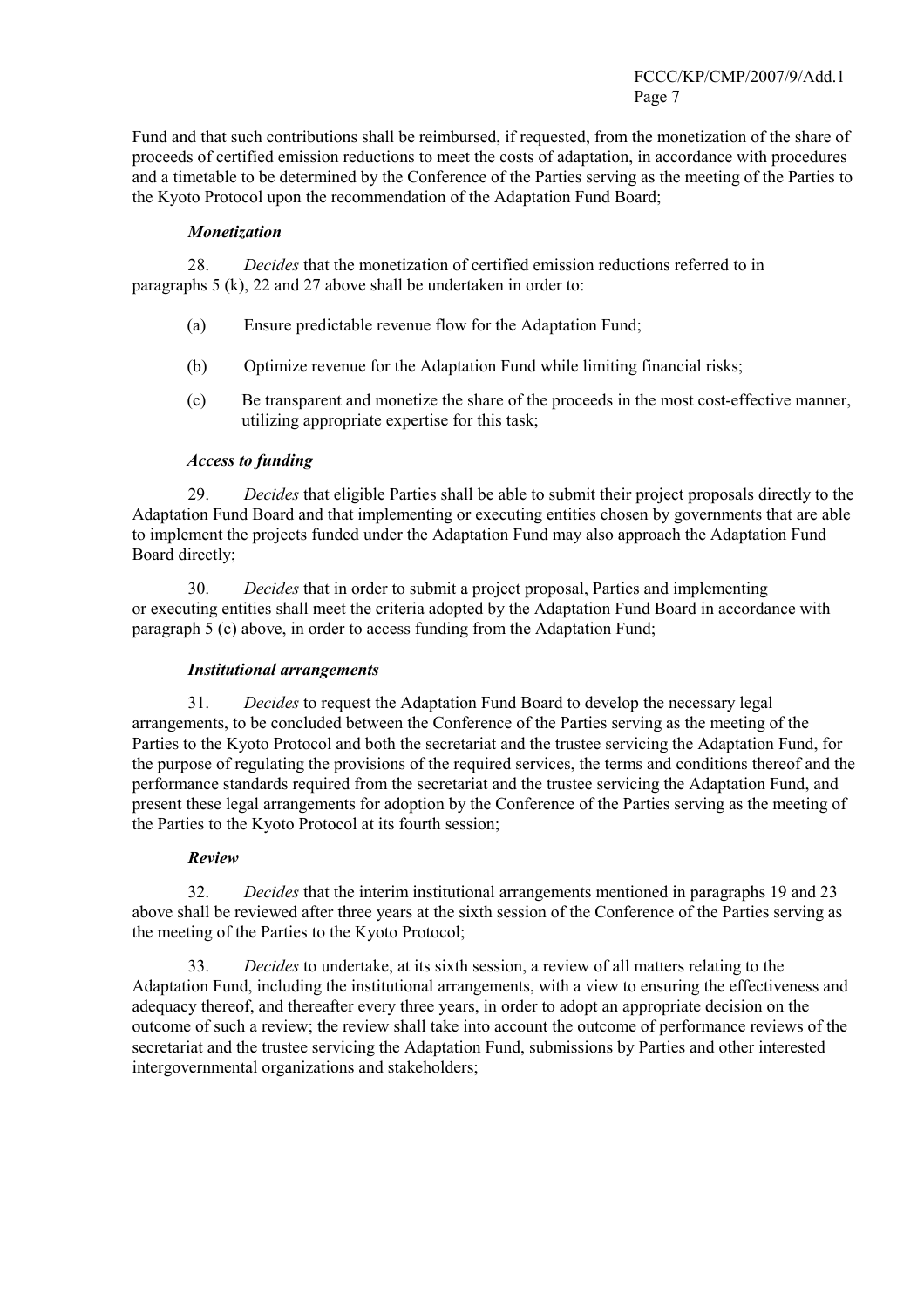### FCCC/KP/CMP/2007/9/Add.1 Page 8

34. *Decides* that in the event of any revision of the decision on institutional arrangements, the Conference of the Parties serving as the meeting of the Parties to the Kyoto Protocol shall make the necessary arrangements to ensure that any project activities already funded and in the process of being implemented are not jeopardized.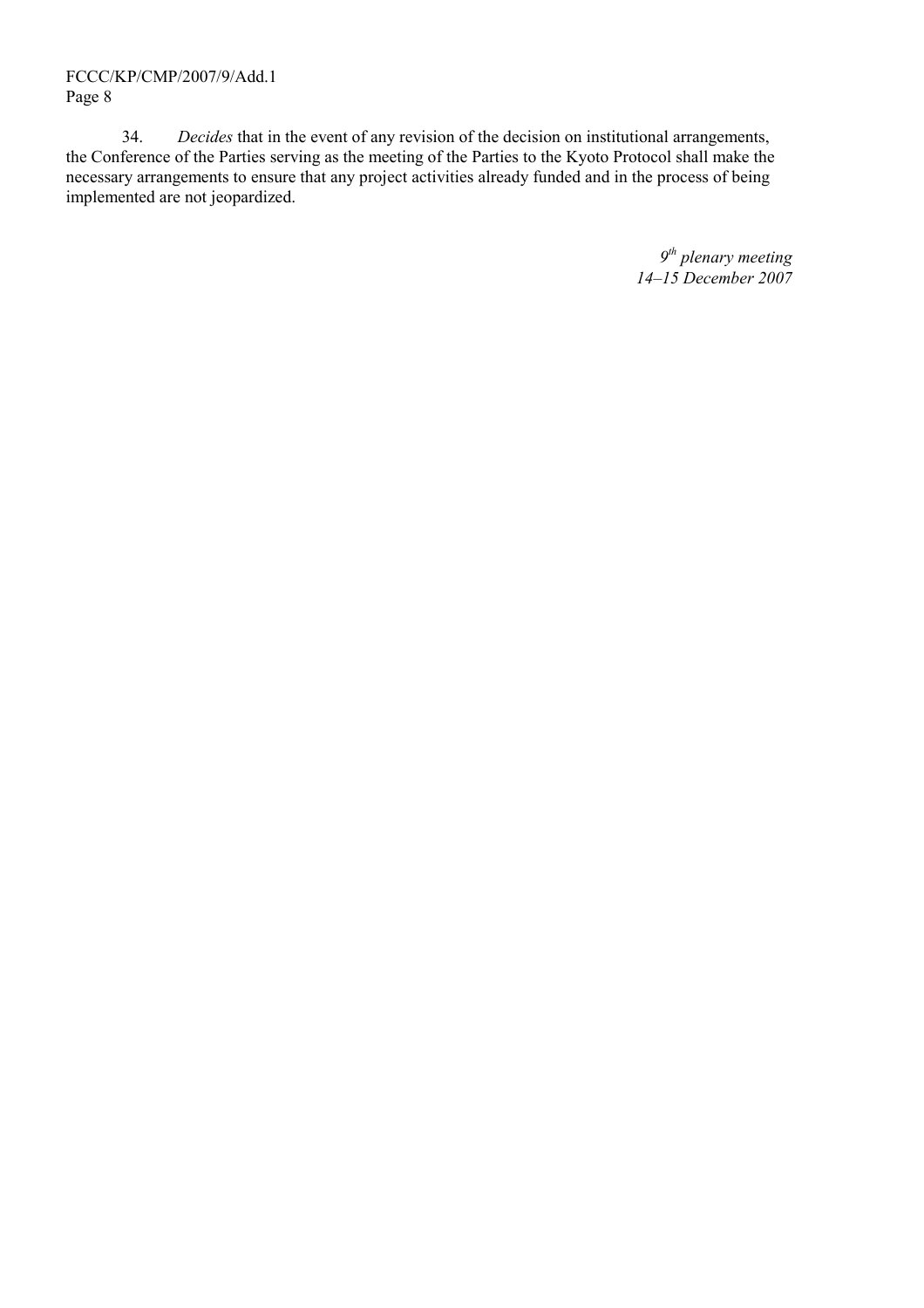## **Decision 2/CMP.3**

## **Further guidance relating to the clean development mechanism**

*The Conference of the Parties serving as the meeting of the Parties to the Kyoto Protocol,* 

*Recalling* the provisions of Articles 3 and 12 of the Kyoto Protocol*,* 

*Cognizant* of decisions 7/CMP.1 and 1/CMP.2,

*Recognizing* the rapidly expanding portfolio of clean development mechanism project activities and the increasing volume of work for the Executive Board of the clean development mechanism,

*Welcoming* the establishment of 128 designated national authorities, 102 among them in developing country Parties,

*Reminding* Parties wishing to participate in clean development mechanism project activities of the need to identify a designated national authority,

*Reiterating* the importance of ensuring the efficient, cost-effective and transparent functioning of the clean development mechanism and the executive and supervisory role of its Executive Board,

*Reaffirming* that it is the host Party's prerogative to confirm whether a clean development mechanism project activity assists it in achieving sustainable development,

### **I. General**

1. *Takes note with appreciation* of the annual report for 2006–2007 of the Executive Board of the clean development mechanism,<sup>1</sup> in particular information on the:

- (a) Registration of 825 clean development mechanism project activities;
- (b) Issuance of 85,049,697 million certified emission reductions;
- (c) Accreditation and designation of 18 operational entities;
- (d) Approval of 32 baseline and monitoring methodologies, including the consolidation of eight methodologies into three consolidated methodologies;
- (e) Adoption of new and revised tools, manuals and clarifications to assist project participants;

2. *Notes* that the information in paragraph 1 above reflects that the number of clean development mechanism activities has more than doubled during the 11-month reporting period;

3. *Welcomes* the approval by the Executive Board of the guidelines and procedures for registering a programme of activities as a single clean development mechanism project activity;  $\frac{2}{3}$ 

4. *Designates* as operational entities those entities that have been accredited, and provisionally designated, as operational entities by the Executive Board to carry out sector-specific validation functions and/or sector-specific verification functions as listed in the annex to this decision;

<sup>&</sup>lt;sup>1</sup> FCCC/KP/CMP/2007/3 (Parts I and II).

 $2$  <http://cdm.unfccc.int/Reference/index.html>.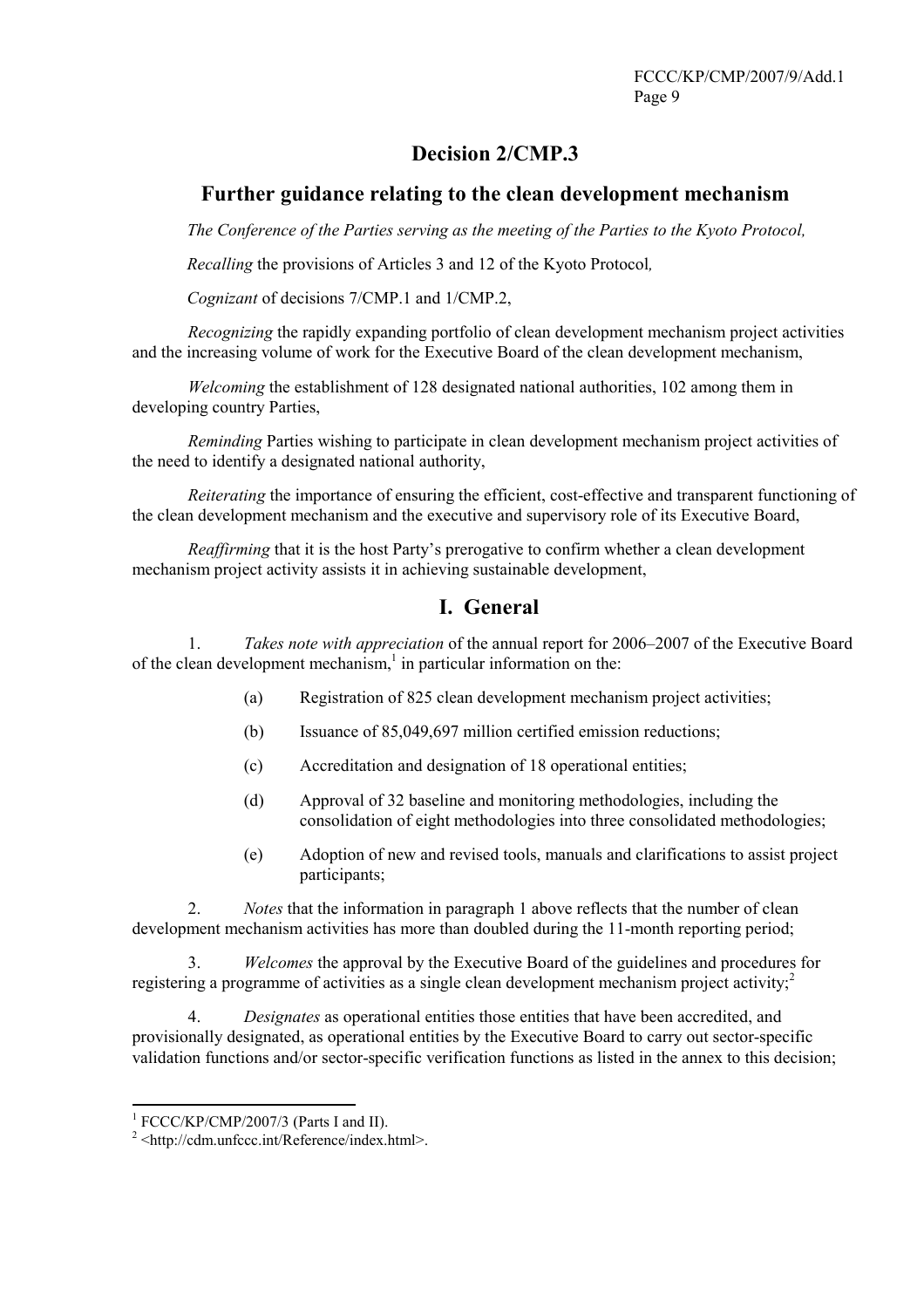## **II. Governance**

5. *Encourages* constituencies to nominate members and alternate members who have the required qualifications and sufficient time to perform functions, as indicated in the report referred to in paragraph 1 above, to serve on the Executive Board in order to ensure that the Executive Board has expertise in, inter alia, financial, environmental and clean development mechanism regulatory matters and executive decision-making;

6. *Commends* the Executive Board for maintaining a management plan for the clean development mechanism, pursuant to provisions in decision 7/CMP.1, paragraph 13 (b), and decision 1/CMP.2, paragraph 8, and for implementing measures to further streamline procedures and processes, given the resources available and in the context of a fast growing mechanism;

7. *Reiterates* its request that the Executive Board provide its annual report, including any annexes and addenda, prior to a session of the Conference of the Parties serving as the meeting of the Parties to the Kyoto Protocol; this report shall cover the period from the previous session of the Conference of the Parties serving as the meeting of the Parties to the Kyoto Protocol to the Executive Board meeting that takes place just prior to the one held in conjunction with the session of the Conference of the Parties serving as the meeting of the Parties to the Kyoto Protocol;

8. *Commends* the Executive Board for its work on the catalogue of decisions and on the "CDM Bazaar";

9. *Encourages* the Executive Board:

- (a) To take action that allows it to further emphasize its executive and supervisory role by, inter alia, ensuring effective use and expansion of its support structure, including its panels, other outside expertise and the secretariat, strengthening the role of designated operational entities and providing dedicated secretarial and information technology support to members and alternate members;
- (b) To strive to take concrete actions to improve, and where possible simplify, the operational aspects of the clean development mechanism, such as the review processes, ensuring that its environmental integrity is not affected;
- (c) To further improve its functions to ensure a fair and equitable regulatory system;

10. *Commends* the Executive Board on its ability to deal with the steadily growing workload under the current governance structure;

11. *Encourages* the Executive Board to ensure a balance in applying its resources between satisfying caseload needs and making general policy and system improvements;

12. *Takes note with appreciation* of the satisfaction expressed by the Executive Board with regard to the quality of work and dedication displayed by its support structure and the secretariat;

13. *Encourages* the Executive Board, designated national authorities, designated operational entities, project participants and stakeholders to make every effort to contribute towards a more transparent, equitable, consistent and predictable clean development mechanism system;

14. *Encourages* designated operational entities to continue to build their capacity to perform their functions under the clean development mechanism;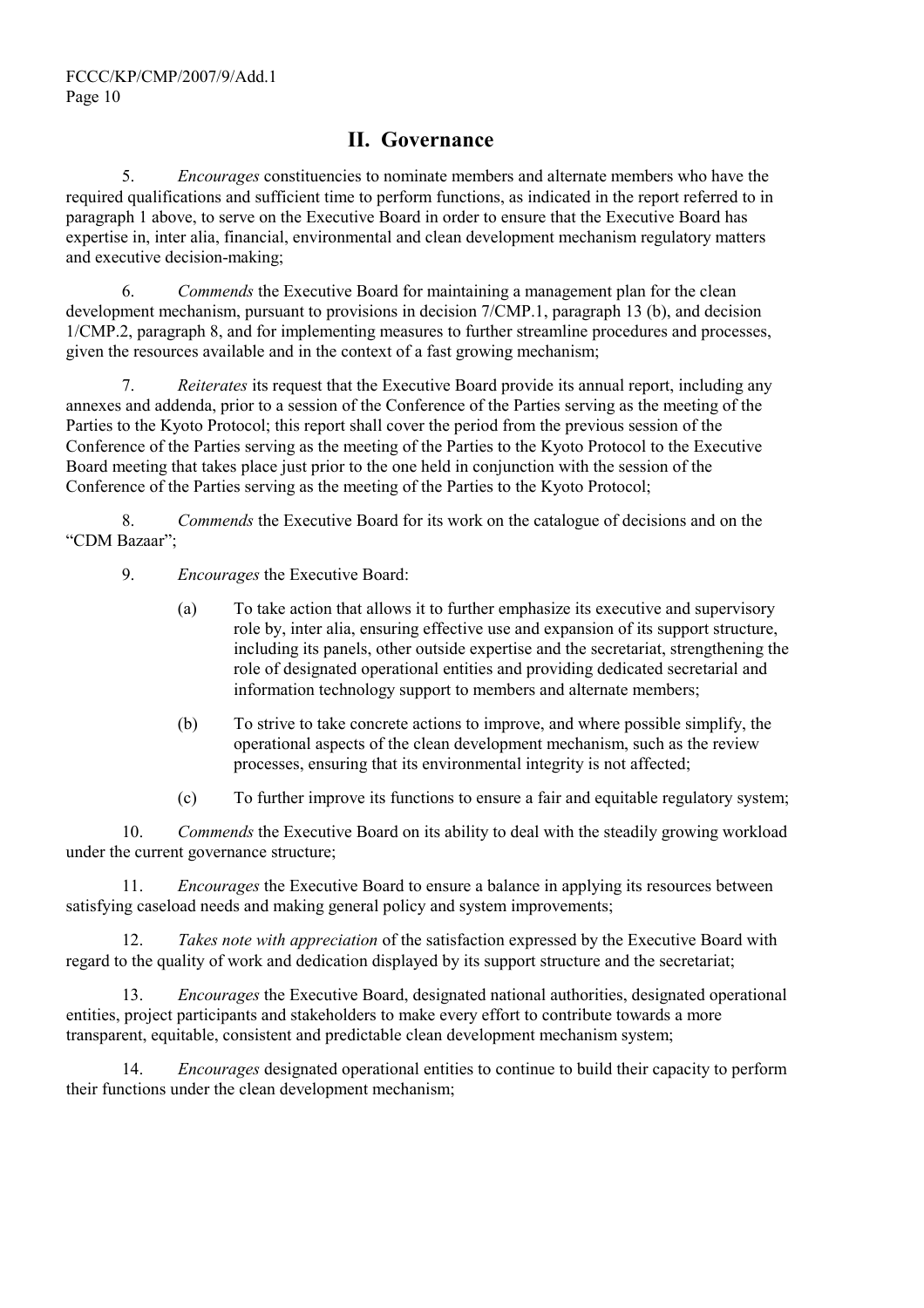- 15. *Requests* the Executive Board:
	- (a) To continue improving the efficient, cost-effective, transparent and consistent functioning of the clean development mechanism by continuing to keep the management plan under review and making adjustments as necessary;
	- (b) To conclude, as its highest priority, the clean development mechanism validation and verification manual as a standard for designated operational entities;
	- (c) To identify and implement other means to promote quality and consistency in validation and verification work;
	- (d) To take appropriate action to address minor issues in a transparent manner early on in the registration and issuance process to allow the Executive Board to focus on major issues;
	- (e) To further improve the substantiation of its decisions to increase the understanding of the underlying rationale by users, facilitate broader public understanding and correct misconceptions as they arise;
	- (f) To further develop, as a priority, management indicators and to report on this work to the Conference of the Parties serving as the meeting of the Parties to the Kyoto Protocol;

## **III. Methodologies and additionality**

- 16. *Takes note* of the:
	- (a) Increasing number of consolidated and approved methodologies and methodological tools covering a wide range of methodological approaches and applicability conditions, as well as the optional "combined tool to identify the baseline scenario and demonstrate additionality"; $3$
	- (b) Examples of non-binding best practices in demonstrating additionality to assist the development of project design documents for small-scale project activities;
	- (c) Definition of project activities under a programme of activities, guidelines and procedures for registration as a single clean development mechanism project activity;
	- (d) Importance of maintaining the broad applicability of small-scale methodologies in order to ensure the relative ease of implementation of small-scale project activities while maintaining environmental integrity;
- 17. *Reiterates* its encouragement to:
	- (a) Project participants to develop and submit, and the Executive Board to approve, more methodologies with broad applicability conditions to increase the availability of different technologies and measures and thereby ease the use of approved methodologies;
	- (b) Project participants to submit methodologies for the demand-side energy efficiency, transport, agriculture, and afforestation and reforestation sectors;

 $\overline{a}$ 

<sup>3</sup> <http://cdm.unfccc.int/Reference>.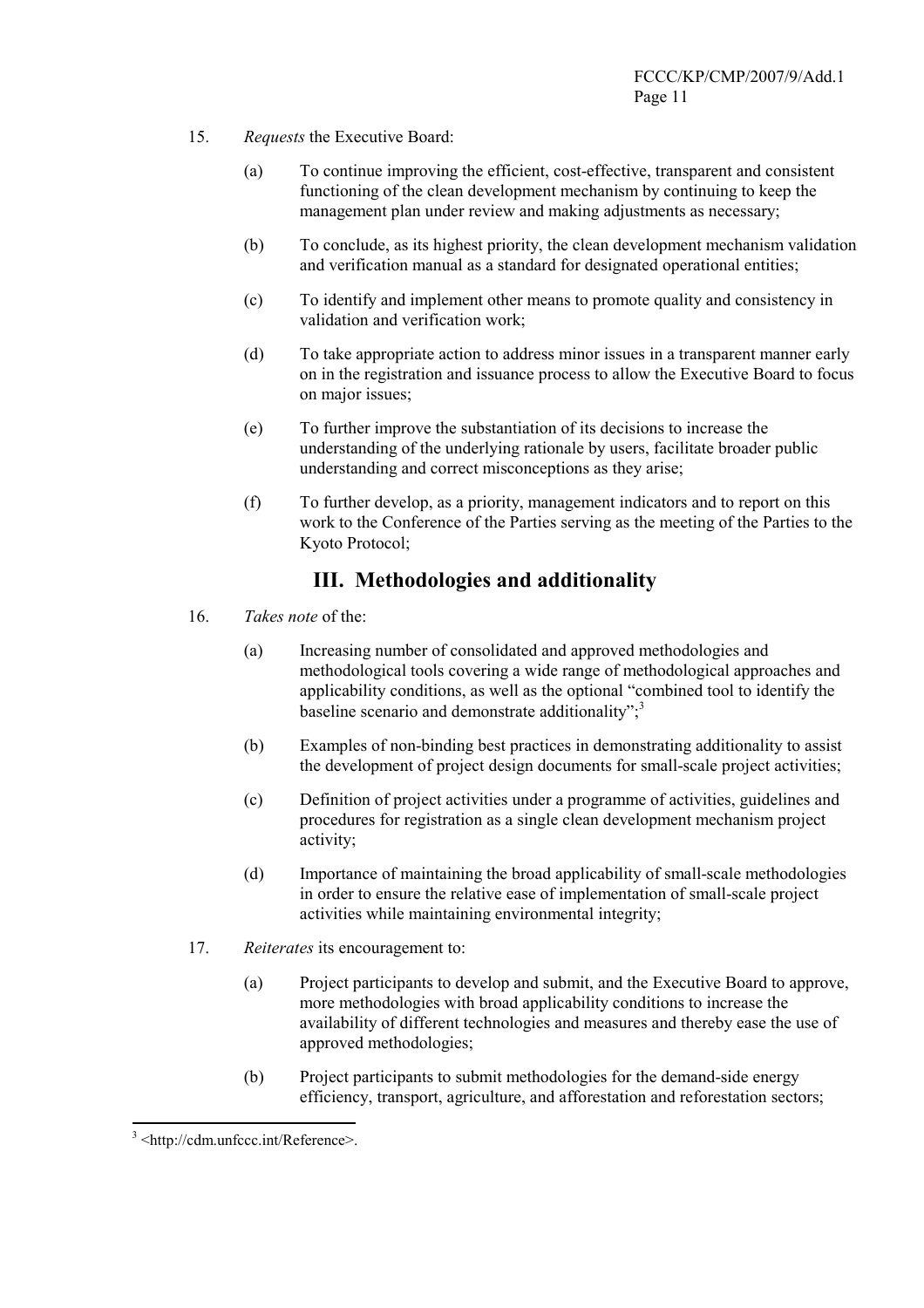- (c) Parties, intergovernmental organizations, non-governmental organizations, industry and others to support the development by project participants of broadly applicable methodologies;
- 18. *Encourages* the Executive Board:
	- (a) To continue its efforts to broaden the application of methodologies while maintaining their environmental integrity and to ensure that consolidated methodologies cover the full range of methodological approaches and applicability conditions covered by the underlying approved methodologies;
	- (b) To continue its work relating to energy efficiency and renewable energy activities as clean development mechanism project activities, given that such project activities contribute to sustainable development but face difficulties under the clean development mechanism, while continuing to ensure environmental integrity;
	- (c) To further develop generic and user-friendly methodological tools that can assist project participants in designing or applying methodologies and thereby ensure the simplicity and consistency of methodologies;
	- (d) To continue to improve the additionality tool, in cooperation with its support structure and relevant stakeholders, by providing clear guidance on the application of the tool, bearing in mind the need not to add undue complexity;
- 19. *Encourages* project participants to prepare and submit programmes of activities;

20. *Notes* that no new proposals on how to demonstrate additionality have been submitted to the Executive Board since the second session of the Conference of the Parties serving as the meeting of the Parties to the Kyoto Protocol;

21. *Reiterates* that new proposals on how to demonstrate additionality may be submitted to the Executive Board for its consideration;

22. *Encourages* Parties, intergovernmental organizations, non-governmental organizations and others to respond to calls by the Executive Board for public input;

23. *Approves* the small-scale baseline and monitoring methodologies for afforestation and reforestation project activities under the clean development mechanism, as contained in annexes 1 and 2 to document FCCC/KP/CMP/2007/3 (Part II);

24. *Requests* the Executive Board to approve, at its first meeting in 2008, the simplified methodologies for "Switch from non-renewable biomass for thermal application by the user" and "Energy efficiency measures in thermal applications of non-renewable biomass", as recommended by the Executive Board, for use for clean development mechanism project activities, as contained in annexes 3 and 4 to document FCCC/KP/CMP/2007/3 (Part II), incorporating the necessary changes to ensure that the application of these methodologies introduces new or improves existing end-user technologies and that, in the case of the methodology "Energy efficiency measures in thermal applications of nonrenewable biomass", the baseline energy efficiency is measured or is based on referenced literature values;

25. *Decides* that the Executive Board may, if necessary, revise the methodologies referred to in paragraphs 23 and 24 above in the future without the need to make recommendations to the Conference of the Parties serving as the meeting of the Parties to the Kyoto Protocol;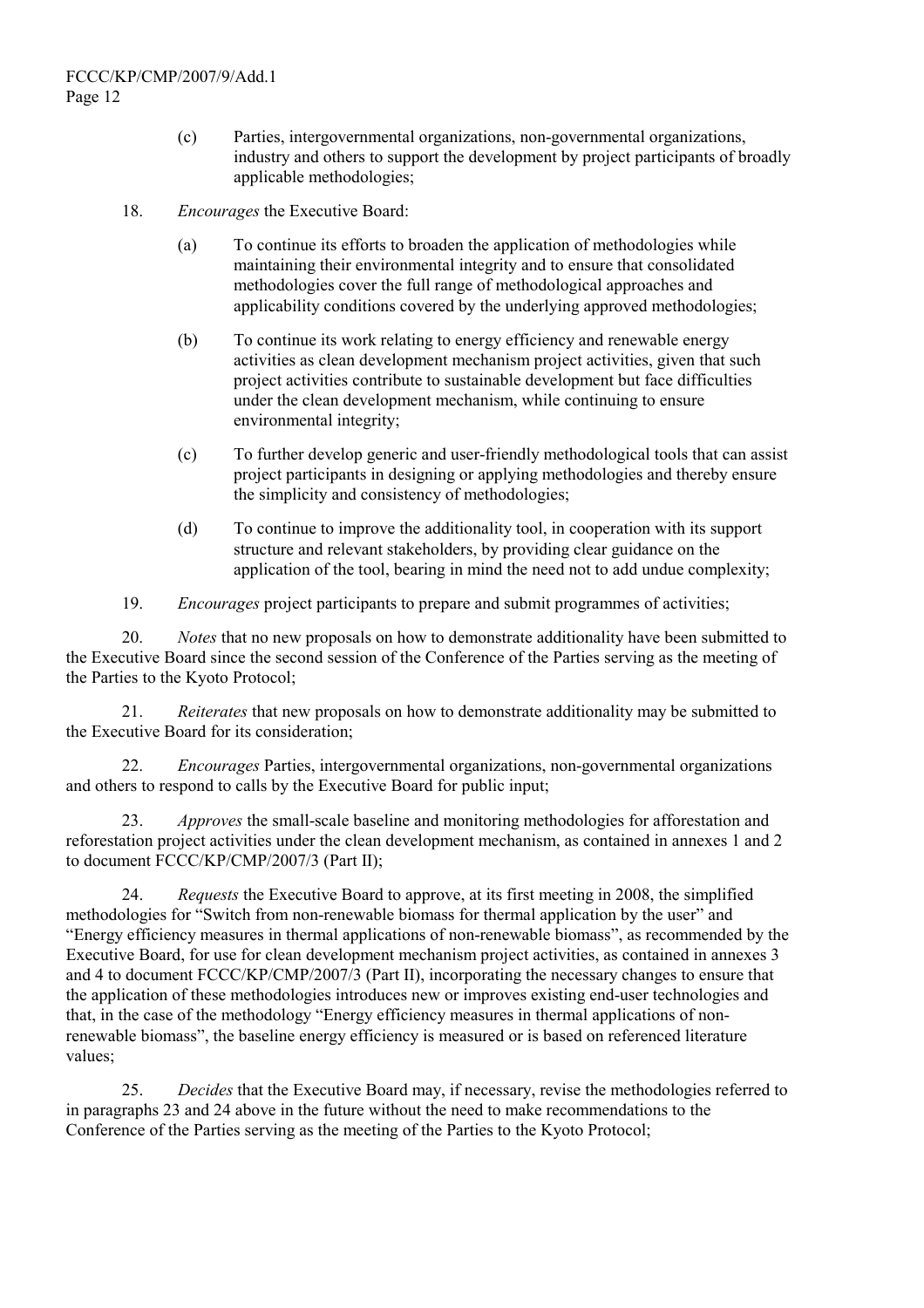## **IV. Regional distribution and capacity-building**

26. *Welcomes* the initiatives undertaken by the Designated National Authorities Forum to date, which have contributed to broader participation in the clean development mechanism through, inter alia, sharing of information and experience;

27. *Further welcomes* the launch of the CDM Bazaar;

28. *Acknowledges* the recommendation of the Executive Board to the Conference of the Parties serving as the meeting of the Parties to the Kyoto Protocol<sup>4</sup> in response to the request in decision 1/CMP.2, paragraph 34, relating to information on regional and subregional distribution of clean development mechanism project activities, systematic or systemic barriers to their equitable distribution and options to address these;

29. *Encourages* the Executive Board and the secretariat to continue to facilitate the regional and subregional distribution of project activities;

30. *Acknowledges* the barriers to equitable regional distribution, and the need to address, in particular, the financial, technical and institutional barriers;

31. *Decides* to abolish the payment of the registration fee and share of proceeds at issuance for clean development mechanism project activities hosted in least developed countries;

32. Acknowledges the work undertaken in the context of the Nairobi Framework,<sup>5</sup> launched at the second session of the Conference of the Parties serving as the meeting of the Parties to the Kyoto Protocol, to catalyse the clean development mechanism in Africa;

33. *Welcomes* initiatives that explore the potential contribution of microfinance mechanisms to the clean development mechanism;

34. *Encourages* Parties included in Annex I to the Convention (Annex I Parties), that are willing to do so, to support initiatives, such as the Nairobi Framework, that address barriers to regional distribution, and also to consider further financial support, either directly or through intergovernmental organizations and non-governmental organizations, as appropriate, for the identification and development of clean development mechanism project activities including start-up costs and demonstration projects, in Parties not included in Annex I to the Convention (non-Annex I Parties), especially least developed countries, African countries and small island developing States;

35. *Encourages* host Parties of clean development mechanism project activities to share experiences and knowledge with other non-Annex I Parties;

36. *Acknowledges* the efforts made by various Parties to address the barriers to equitable regional distribution of clean development mechanism project activities referred to in paragraph 28 above;

37. *Encourages* the Nairobi Framework partner agencies to accelerate their activities under that framework;

38. *Encourages* project participants, stakeholders and experts to make use of the CDM Bazaar and provide feedback to improve it;

 $^{4}$  FCCC/KP/CMP/2007/3 (Part I), annex.

 $5$  <http://cdm.unfccc.int/Nairobi\_Framework/index.html>.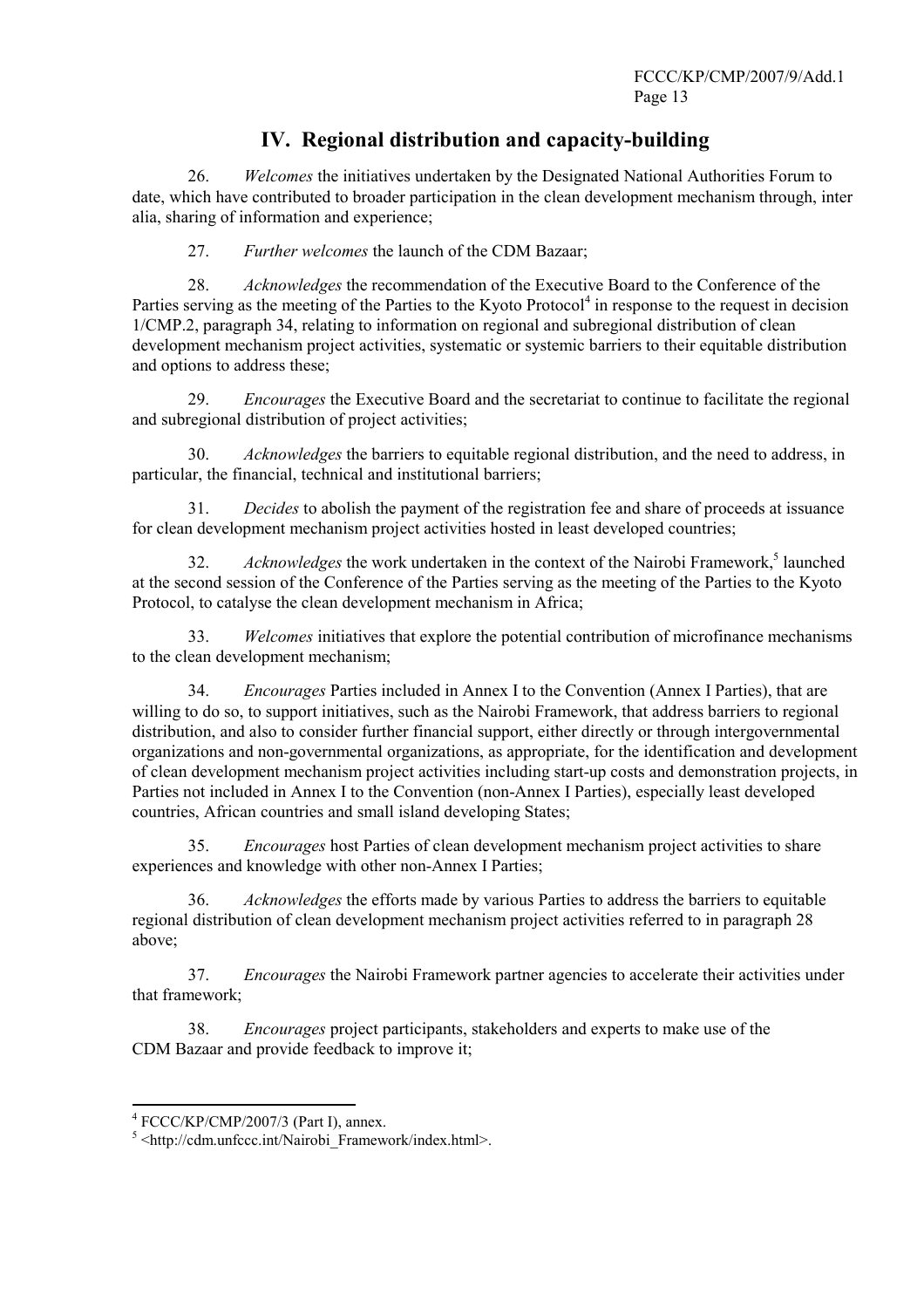### FCCC/KP/CMP/2007/9/Add.1 Page 14

39. *Requests* the secretariat to enhance the functionality of the CDM Bazaar in order to increase its use in developing countries;

40. *Requests* the secretariat to send hard copies of reports of the Executive Board and panel working groups reports to designated national authorities upon request;

41. *Requests* the secretariat to continue to facilitate the coordination among the partner agencies in the implementation of the Nairobi Framework;

42. *Emphasizes* that further efforts are necessary to promote regional and equitable distribution of clean development mechanism project activities;

## **V. Resources for work on the clean development mechanism**

43. *Requests* the Executive Board to continue to provide information in its annual report on the status and the forecast of the revenue from the share of proceeds in order to cover administrative expenses;

44. *Welcomes* the fact that the required operating reserve has now been collected from shares of proceeds and fees, and that the activities of the Executive Board and the support provided by the secretariat to the operation of the clean development mechanism are now funded by the shares of proceeds and fees;

45. *Expresses its appreciation* to the Governments of Austria, Belgium, Canada, Denmark, Estonia, Finland, France, Germany, Iceland, Ireland, Italy, Japan, Luxembourg, Malta, the Netherlands, Norway, Portugal, Slovenia, Spain, Sweden, Switzerland and the United Kingdom of Great Britain and Northern Ireland and to the European Community for their contributions in support of the work of the clean development mechanism;

46. *Recognizes* that support from these Parties since 2002 assured the operation of the clean development mechanism until it became self-financing in late 2007;

47. *Expresses its appreciation* to the Governments of the Netherlands, Norway, Spain and Sweden for having provided financial resources in support of the Designated National Authorities Forum held in Addis Ababa, Ethiopia, from 4 to 6 October 2007 and the Government of Ethiopia for hosting the meeting;

48. *Welcomes* the offer of the Government of Chile to host one meeting of the forum in October 2008 and the contribution of the Government of Sweden to support translation activities at this meeting;

49. *Invites* Annex I Parties to make contributions to the Trust Fund for Supplementary Activities to fund work in support of the Designated National Authorities Forum.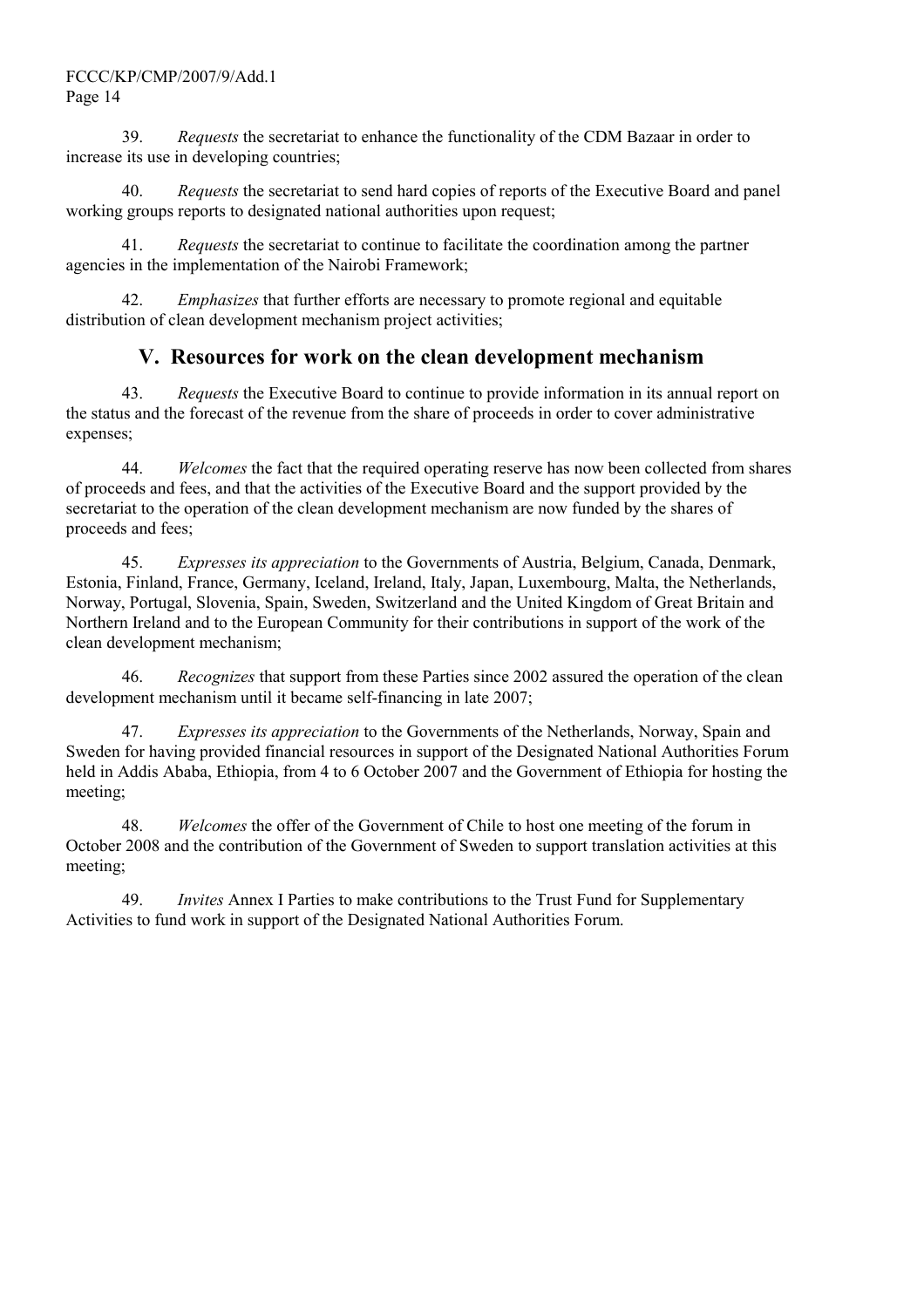### ANNEX

# **Entities accredited and provisionally designated by the Executive Board of the clean development mechanism and recommended for designation by the Conference of the Parties serving as the meeting of the Parties to the Kyoto Protocol for validation and verification/certification for specific sectoral scopes**

|                                                                            | Designated and recommended for<br>designation for sectoral scopes |                                              |
|----------------------------------------------------------------------------|-------------------------------------------------------------------|----------------------------------------------|
| Name of entity                                                             | <b>Project</b><br>validation                                      | <b>Emission</b><br>reduction<br>verification |
| Bureau Veritas Certification Holding, S.A. (BVC Holding S.A.)              | 4, 5, 6, 7, 10, 11,<br>12                                         |                                              |
| Lloyd's Register Quality Assurance Ltd. (LRQA)                             | 1, 2, 3, 4, 5, 6, 7,<br>10, 11, 12                                |                                              |
| Colombian Institute for Technical Standards and Certification<br>(ICONTEC) |                                                                   | 1, 2, 3                                      |
| JACO CDM Ltd. (JACO)                                                       |                                                                   | 1, 2, 3                                      |

 *Note*: Numbers 1 to 15 indicate sectoral scopes as determined by the Executive Board. For details, see <http://cdm.unfccc.int/DOE/scopelst.pdf>.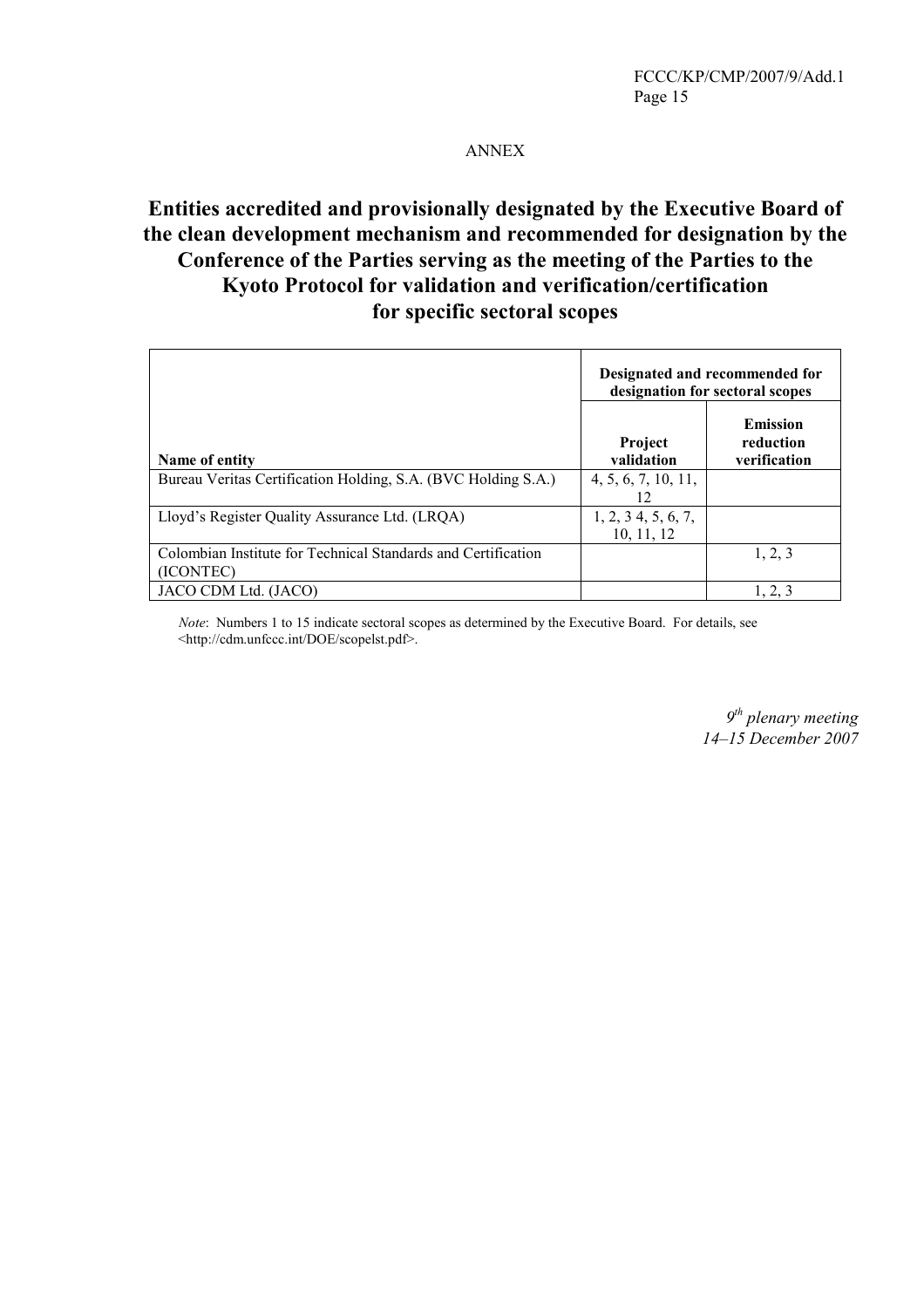## **Decision 3/CMP.3**

### **Guidance on the implementation of Article 6 of the Kyoto Protocol**

*The Conference of the Parties serving as the meeting of the Parties to the Kyoto Protocol*,

*Mindful* of the objective of the Convention as set out in its Article 2,

*Recalling* the provisions of Articles 3 and 6 of the Kyoto Protocol,

*Cognizant* of decisions 2/CMP.1, 9/CMP.1 and its annex (joint implementation guidelines), 10/CMP.1, 2/CMP.2 and 3/CMP.2,

*Recognizing* that the work on joint implementation can be accomplished only if sufficient financial and human resources are available to support the work of the Joint Implementation Supervisory Committee,

*Expressing its appreciation* to Parties that have contributed to funding the work on joint implementation,

*Recalling* paragraph 7 of decision 9/CMP.1, which states that any administrative costs arising from procedures contained in the joint implementation guidelines relating to the functions of the Joint Implementation Supervisory Committee shall be borne by both the Parties included in Annex I to the Convention and the project participants,

*Welcoming* the provision of information to the secretariat, in accordance with paragraph 20 of the joint implementation guidelines, from 30 Parties on their designated focal points and from 21 Parties on their national guidelines and procedures for approving joint implementation projects,

*Reminding* Parties wishing to be involved in joint implementation projects that information in accordance with paragraph 20 of the joint implementation guidelines shall be provided to the secretariat,

*Reiterating* that a Party hosting a joint implementation project shall make publicly available information on the project in accordance with paragraph 28 of the joint implementation guidelines,

*Recognizing* the shift in focus of the work of the Joint Implementation Supervisory Committee towards handling project cases, the progress the Committee has made in accreditation of applicant independent entities and the potential for the volume of work of the Committee to increase in the 2008–2009 biennium,

*Reiterating* the importance of ensuring the efficient, cost-effective and transparent functioning of joint implementation and the executive and supervisory role of the Joint Implementation Supervisory Committee,

*Noting* the importance of ensuring privileges and immunities for the members and alternate members of the Joint Implementation Supervisory Committee and the members of its subcommittees, panels and/or working groups,

*Stressing* the importance of constituencies nominating members and alternate members to the Joint Implementation Supervisory Committee who have the required qualifications and sufficient time to serve on the Committee and to perform the functions as indicated in the joint implementation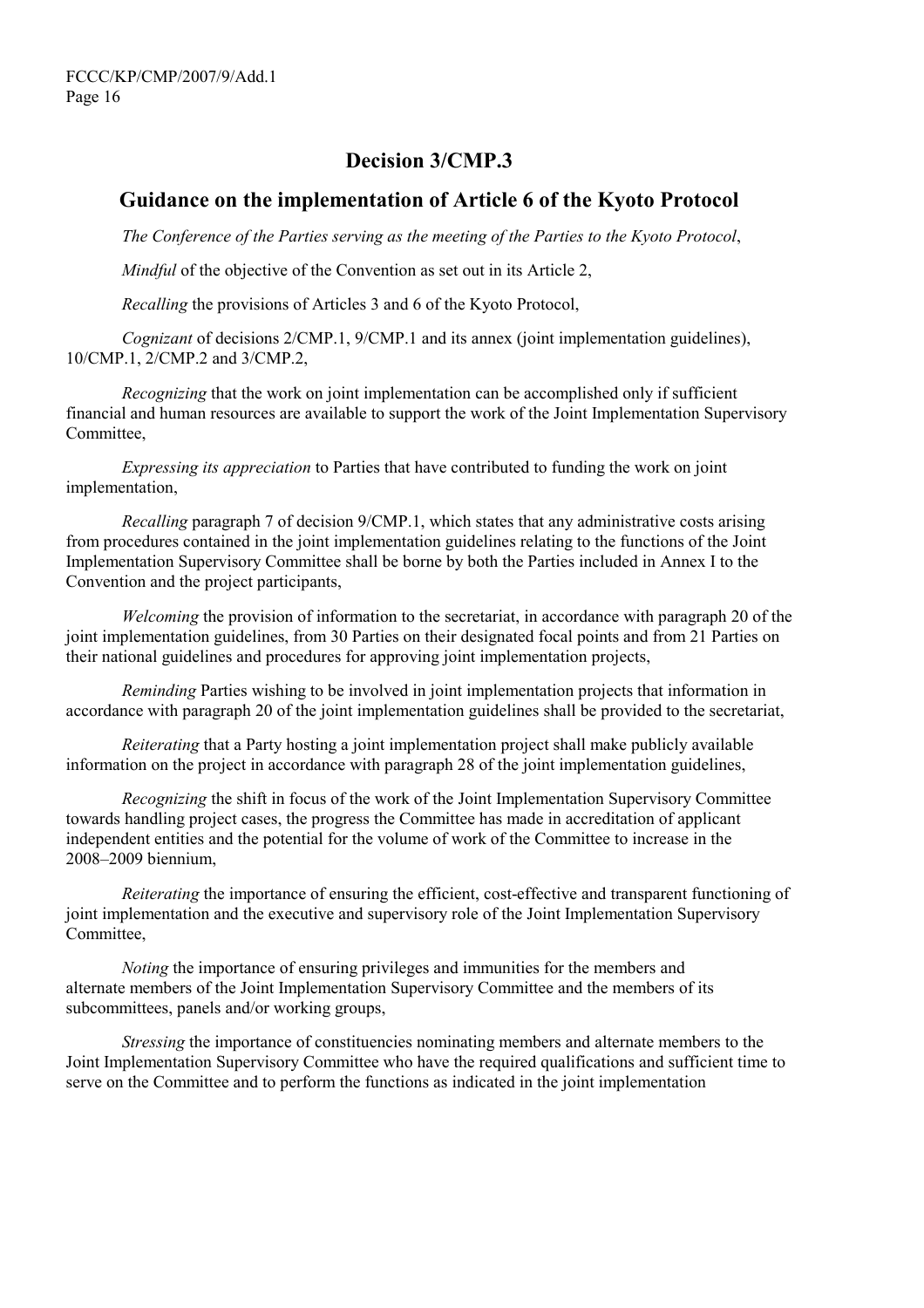management plan  $2008-2009$ ,<sup>1</sup> in order to ensure that the Committee has the necessary expertise in, inter alia, financial, environmental and joint implementation regulatory matters and executive decisionmaking,

# **I. General**

1. *Invites* Parties wishing to be involved in joint implementation projects to provide to the secretariat information in accordance with paragraph 20 of the joint implementation guidelines if this information has not been previously provided;

2. *Takes note with appreciation* of the annual report of the Joint Implementation Supervisory Committee for  $2006-2007$ , including information on the work programme and budget of the Committee, as well as on the decisions taken and on guidance and clarifications provided to assist project participants;

3. *Takes note with appreciation* that 102 project design documents and two determinations regarding project design documents have been made publicly available in accordance with paragraphs 32 and 34 of the joint implementation guidelines and that numerous assessment activities have been undertaken regarding 15 applications for accreditation of independent entities;

4. *Requests* the secretariat, inter alia, with a view to establishing an overview of all joint implementation projects, to develop a Web-based interface that shall be used by designated focal points of Parties that have provided information in accordance with paragraph 20 of the joint implementation guidelines and host joint implementation projects to:

- (a) Provide transparent access to project information published in accordance with paragraph 28 of the joint implementation guidelines;
- (b) Provide information to the international transaction log on the establishment of joint implementation projects implemented in accordance with paragraph 23 of the joint implementation guidelines;
- (c) Receive project identifiers of joint implementation projects issued by the joint implementation information system, thereby ensuring their uniqueness, and used by the international transaction log;

## **II. Governance**

5. *Commends* the Joint Implementation Supervisory Committee for maintaining a joint implementation management plan, in particular for the version made available to the Conference of the Parties serving as the meeting of the Parties to the Kyoto Protocol at its third session pursuant to provisions in paragraph 4 of decision 3/CMP.2; for implementing measures aimed at strengthening the joint implementation process, inter alia, taking into account the experience of the Executive Board of the clean development mechanism; and for its responsiveness to the needs of Parties, project participants, stakeholders and the general public, given the limited resources available;

- 6. *Encourages* the Joint Implementation Supervisory Committee:
	- (a) To continue to keep the management plan under review and make adjustments as necessary to ensure the efficient, cost-effective and transparent functioning of joint implementation;

<sup>&</sup>lt;sup>1</sup> FCCC/KP/CMP/2007/4 (Part II).<br><sup>2</sup> ECCC/KB/CMB/2007/4 (Parts La:

<sup>&</sup>lt;sup>2</sup> FCCC/KP/CMP/2007/4 (Parts I and II).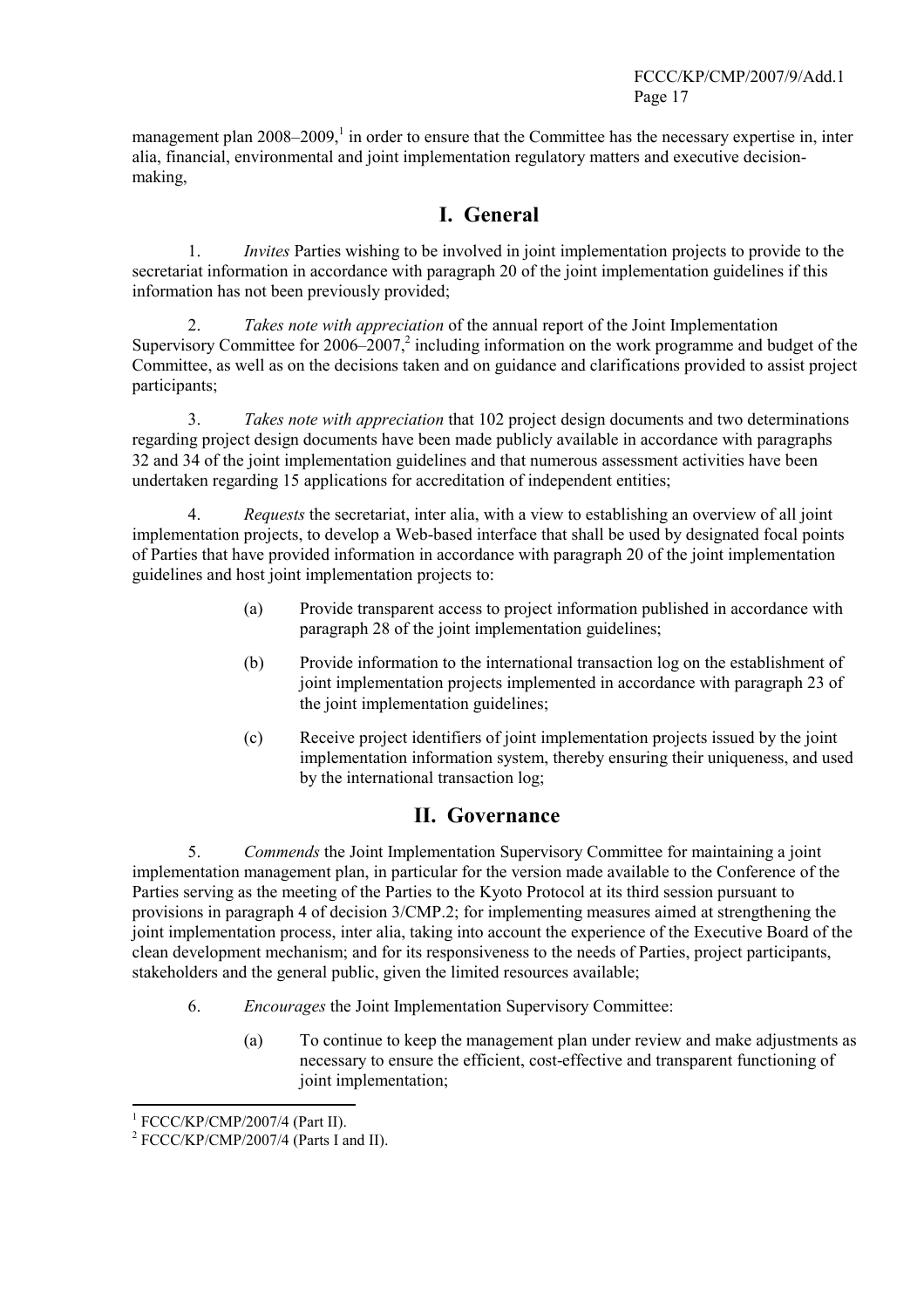- (b) To enhance its interaction with applicant and accredited independent entities and designated focal points, as well as stakeholders, as proposed in the joint implementation management plan;
- (c) To further emphasize its executive and supervisory role by, inter alia, ensuring effective use and strengthening of its support structure, including its subcommittees, panels and/or working groups, other outside expertise and the secretariat;

7. *Notes with appreciation* the information on decisions of the Joint Implementation Supervisory Committee and on the status of work undertaken by the Committee, as reflected on the UNFCCC joint implementation website maintained by the secretariat;

## **III. Resources for the work on joint implementation**

8. *Notes* the information provided by the Joint Implementation Supervisory Committee regarding the recommended revision to the provisions for the charging of fees to cover administrative costs relating to the activities of the Committee, incorporating preferential treatment of joint implementation small-scale projects with regard to advance payments on the fee for processing of verification reports, as contained in annex I to document FCCC/KP/CMP/2007/4 (Part I);

9. *Endorses* the revision to the fee structure as recommended by the Joint Implementation Supervisory Committee;

10. *Notes* that income from the charging of fees to cover administrative costs relating to the activities of the Joint Implementation Supervisory Committee will accrue during the biennium 2008–2009 and that income from fees may cover the administrative expenses only as of 2010 at the earliest;

11. *Urges* Parties included in Annex I to the Convention to make contributions to the Trust Fund for Supplementary Activities for funding the work on joint implementation in the biennium 2008– 2009 as of early 2008, which would ensure the thorough and timely implementation of the joint implementation management plan 2008–2009, including through a strengthened capacity of the secretariat to support the Joint Implementation Supervisory Committee and its subcommittees, panels and/or working groups in their process implementation and decision-making.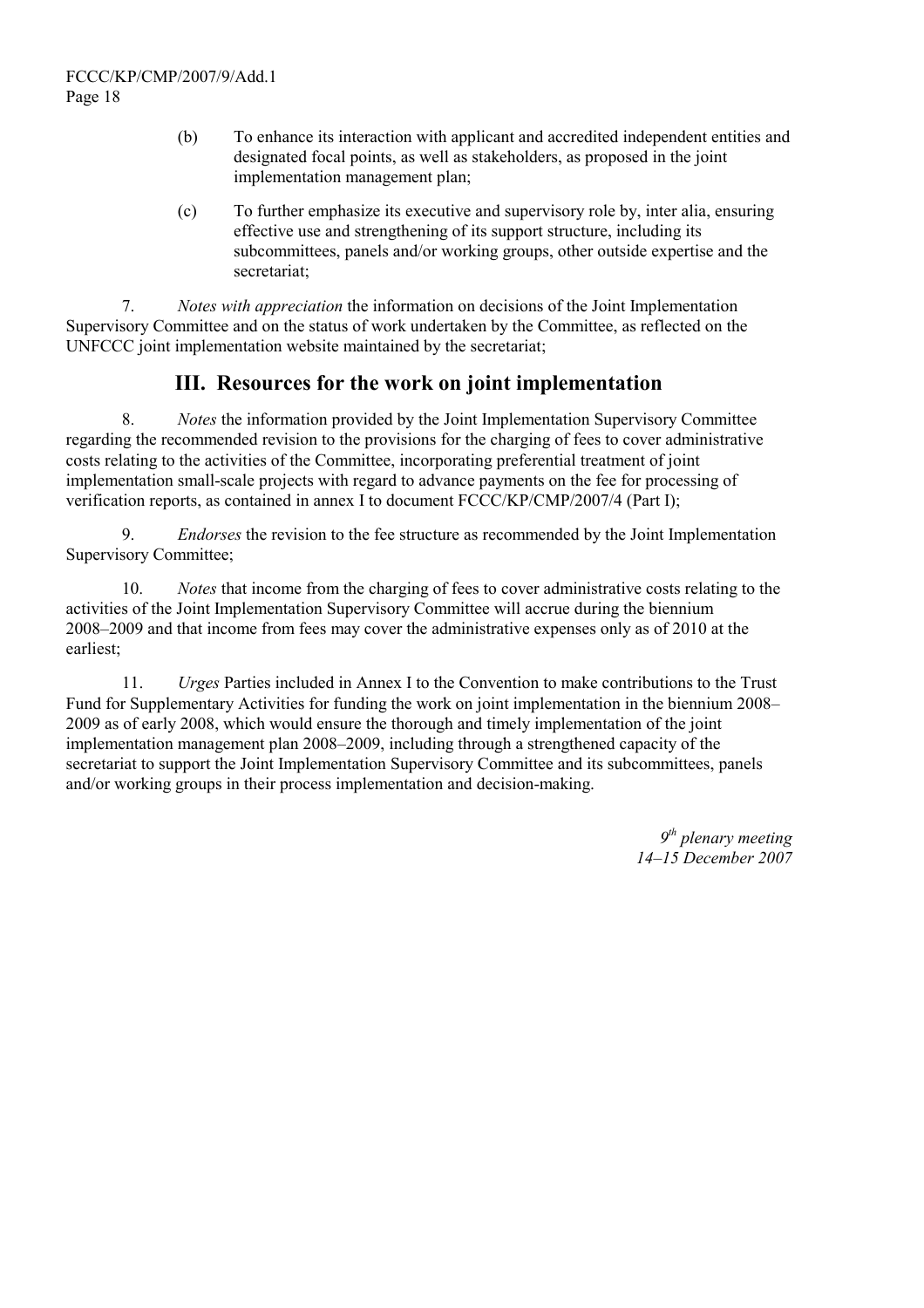## **Decision 4/CMP.3**

# **Scope and content of the second review of the Kyoto Protocol pursuant to its Article 9**

*The Conference of the Parties serving as the meeting of the Parties to the Kyoto Protocol,* 

 *Recalling* decision 7/CMP.2,

*Being guided* by Articles 2, 3 and 4 of the Convention,

 *Pursuant to* Article 9 of the Kyoto Protocol,

1. *Agrees* that the second review of the Kyoto Protocol pursuant to its Article 9 (hereinafter referred to as the second review) shall aim to further enhance the implementation of the Protocol and further elaborate upon a number of its elements, in particular adaptation;

2. *Further agrees* that the second review shall be based on the best scientific information and assessments, including the Fourth Assessment Report of the Intergovernmental Panel on Climate Change, as well as relevant technical, social and economic information;

3. *Reiterates* that the second review shall not prejudge action that may be decided upon by the Conference of the Parties serving as the meeting of the Parties to the Kyoto Protocol, and that it shall not lead to new commitments for any Party;

4. *Acknowledges* that preparations for the second review should be streamlined with relevant activities being undertaken under the Kyoto Protocol and the Convention with a view to avoiding duplication of work, and that Parties may wish to take into account results of these activities in preparing for the second review;

5. *Recognizes* that, in accordance with Article 9 of the Kyoto Protocol, based on the results of the second review, the Conference of the Parties serving as the meeting of the Parties to the Kyoto Protocol shall take appropriate action;

6. *Invites* Parties and relevant organizations to submit to the secretariat, by 7 March 2008, for compilation and synthesis, their views on how the following issues, in particular, should be addressed in the second review:

- (a) Extending the share of proceeds to assist in meeting the costs of adaptation to joint implementation and emissions trading;
- (b) Relevant procedural elements for inscribing commitments for Annex I Parties in Annex B to the Kyoto Protocol;
- (c) Privileges and immunities for individuals serving on constituted bodies established under the Kyoto Protocol;
- (d) The scope, effectiveness and functioning of the flexibility mechanisms, including ways and means to enhance an equitable regional distribution of clean development mechanism projects;
- (e) The minimization of adverse effects, including the adverse effects of climate change, effects on international trade, and social, environmental and economic impacts on other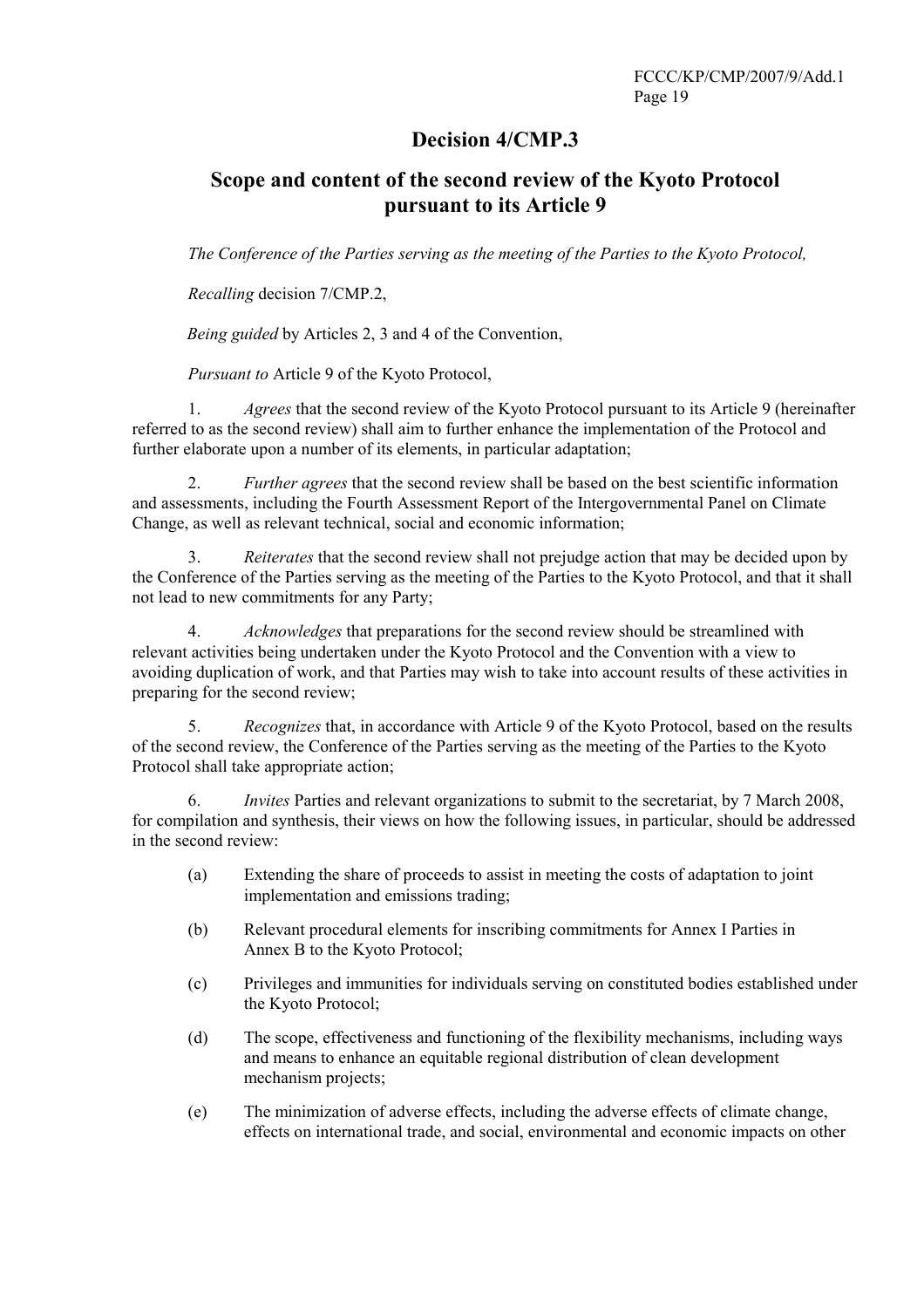Parties, especially developing country Parties and in particular those identified in Article 4, paragraphs 8 and 9, of the Convention, taking into account Article 3 of the Convention;

7. *Further invites* Annex I Parties to include in the submissions referred to in paragraph 6 above, information that demonstrates progress made in implementing their commitments under the Kyoto Protocol relating to reporting and review, the provision of financial resources and the transfer of technology;

8. *Requests* the secretariat, subject to the availability of supplementary funding, to organize a workshop before the twenty-eighth session of the Subsidiary Body for Implementation to consider and discuss the information provided by Parties in the submissions referred to in paragraph 6 above, and to prepare a report on this workshop for consideration by the Subsidiary Body for Implementation at its twenty-eighth session;

9. *Requests* the Subsidiary Body for Implementation to consider, at its twenty-eighth session, the submissions referred to in paragraph 6 above as well as the report on the workshop referred to in paragraph 8 above, and to report to the Conference of the Parties serving as the meeting of the Parties to the Kyoto Protocol at its fourth session;

10. *Requests* the secretariat to provide, by October 2008, an information paper on the work of the Ad Hoc Working Group on Further Commitments for Annex I Parties under the Kyoto Protocol with regard to: emissions trading and the project-based mechanisms under the Kyoto Protocol; the rules to guide the treatment of land use, land-use change and forestry; the greenhouse gases, sectors and source categories to be covered, and possible approaches targeting sectoral emissions; and methodologies to be applied for estimating anthropogenic emissions and the global warming potentials of greenhouse gases;

11. *Requests* the secretariat, subject to the availability of supplementary funding, to organize a pre-sessional workshop before the fourth session of the Conference of the Parties serving as the meeting of the Parties to the Kyoto Protocol to consider the relevance to the second review of progress achieved by the Ad Hoc Working Group on Further Commitments for Annex I Parties under the Kyoto Protocol in advancing its work programme, and to prepare a report on this workshop;

12. *Decides* to consider the information reported to it, as specified in paragraph 9 above, as well as the report of the workshop referred to in paragraph 11 above, at its fourth session, in undertaking the second review at that session.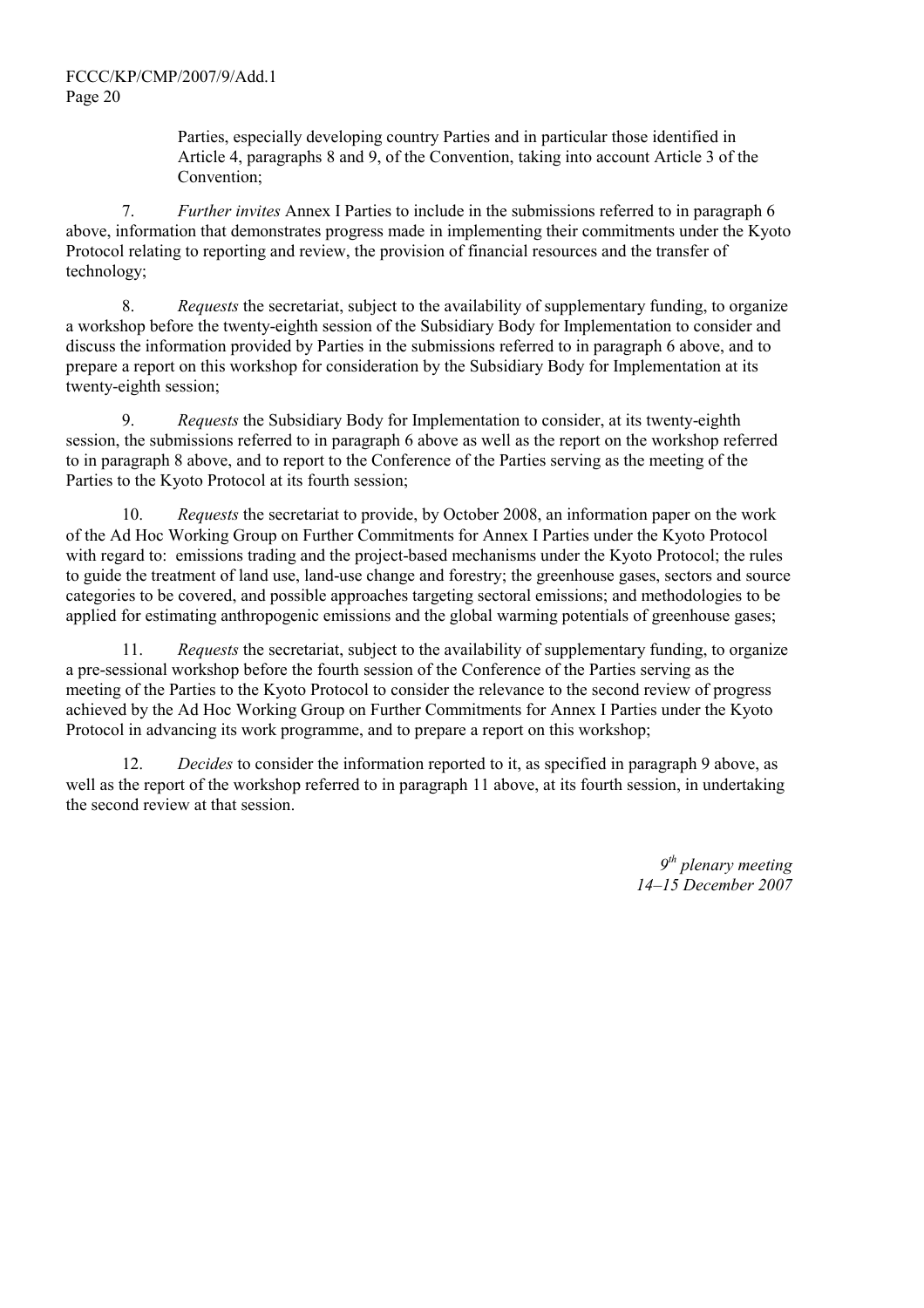# **Decision 5/CMP.3**

## **Compliance under the Kyoto Protocol**

*The Conference of the Parties serving as the meeting of the Parties to the Kyoto Protocol,* 

 *Recalling* Article 18 of the Kyoto Protocol,

*Recalling also* decisions 27/CMP.1 and 4/CMP.2,

*Having considered* the annual report of the Compliance Committee to the Conference of the Parties serving as the meeting of the Parties to the Kyoto Protocol,<sup>1</sup>

1. *Expresses its appreciation* to the Compliance Committee of the Kyoto Protocol for the work done in the reporting period;

2. *Expresses its concern* that not all Parties included in Annex I to the Convention have submitted their fourth national communication and the supplementary information required under Article 7, paragraph 2, of the Kyoto Protocol in a timely manner;

3. *Requests* the secretariat to provide information to Parties, in its preparation for the budget for the biennium 2010–2011, on the consequences of the proposal of the Compliance Committee to extend funding for the costs of travel and participation in meetings of the Compliance Committee to all its members and alternate members;

4. *Invites* Parties to make voluntary contributions to the Trust Fund for Supplementary Activities in support of the work of the Compliance Committee in the biennium 2008–2009.

> *9th plenary meeting 14–15 December 2007*

 $\overline{a}$ 

<sup>1</sup> FCCC/KP/CMP/2007/6.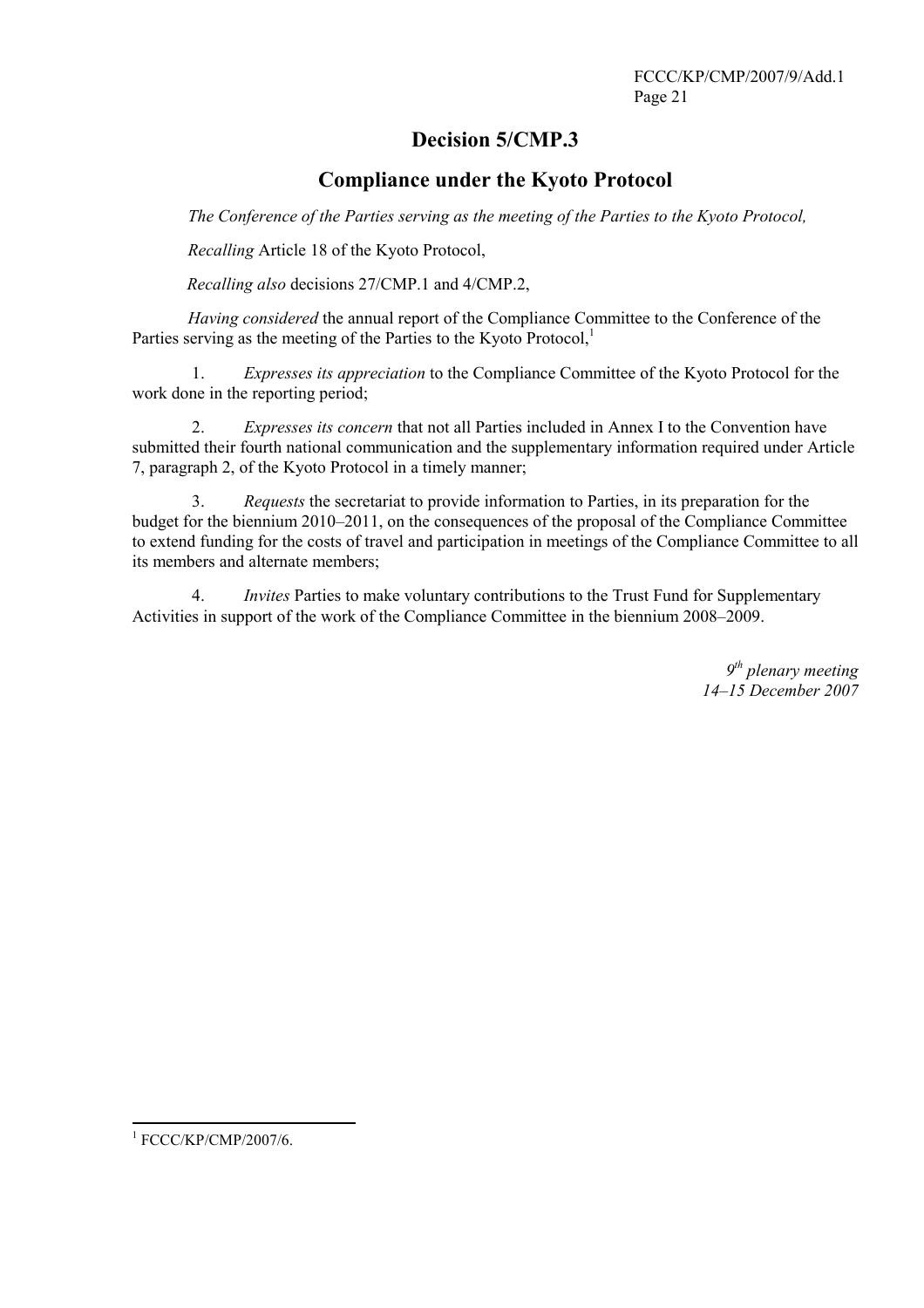## **Decision 6/CMP.3**

## **Good practice guidance for land use, land-use change and forestry activities under Article 3, paragraphs 3 and 4, of the Kyoto Protocol**

*The Conference of the Parties serving as the meeting of the Parties to the Kyoto Protocol*,

*Recalling* Article 3, paragraphs 3 and 4, Article 5, paragraph 2, Article 6 and Article 7, paragraph 1, of the Kyoto Protocol,

*Further recalling* decisions 13/CMP.1, 15/CMP.1, 16/CMP.1 and 17/CMP.1,

*Having considered* the relevant recommendations of the Subsidiary Body for Scientific and Technological Advice,

1. *Decides* that Parties shall use, for reporting information supplementary to annual greenhouse gas inventory information in the first commitment period, in addition to the elements specified in paragraphs 5–9 of the annex to decision 15/CMP.1, tables to be included in an annex to the national inventory report, as well as the tables of the common reporting format<sup>1</sup> for the purpose of submission of information on anthropogenic greenhouse gas emissions by sources and removals by sinks from land use, land-use change and forestry activities under Article 3, paragraph 3, and, if any, elected activities under Article 3, paragraph 4, in accordance with Article 5, paragraph 2, of the Kyoto Protocol due in 2010 and thereafter; these tables<sup>2</sup> are contained in the annex to this decision;<sup>3</sup>

2. *Requests* the secretariat, subject to availability of supplementary funding, to develop a module to the CRF Reporter software for these tables.

> *9th plenary meeting 14–15 December 2007*

 $\overline{\phantom{a}}$ 

<sup>1</sup> The common reporting format is a standardized format to be used by Parties for electronic reporting of estimates of greenhouse gas emissions and removals and any other relevant information. For technical reasons (such as size of tables and fonts), the layout of the printed version of the tables of the common reporting format for land use, land use change and forestry activities in this document cannot be standardized.

<sup>&</sup>lt;sup>2</sup> Technical changes have been included in the final version of these tables.

 $3$  For ease of reference, the annex is contained in document FCCC/KP/CMP/2007/9/Add.2.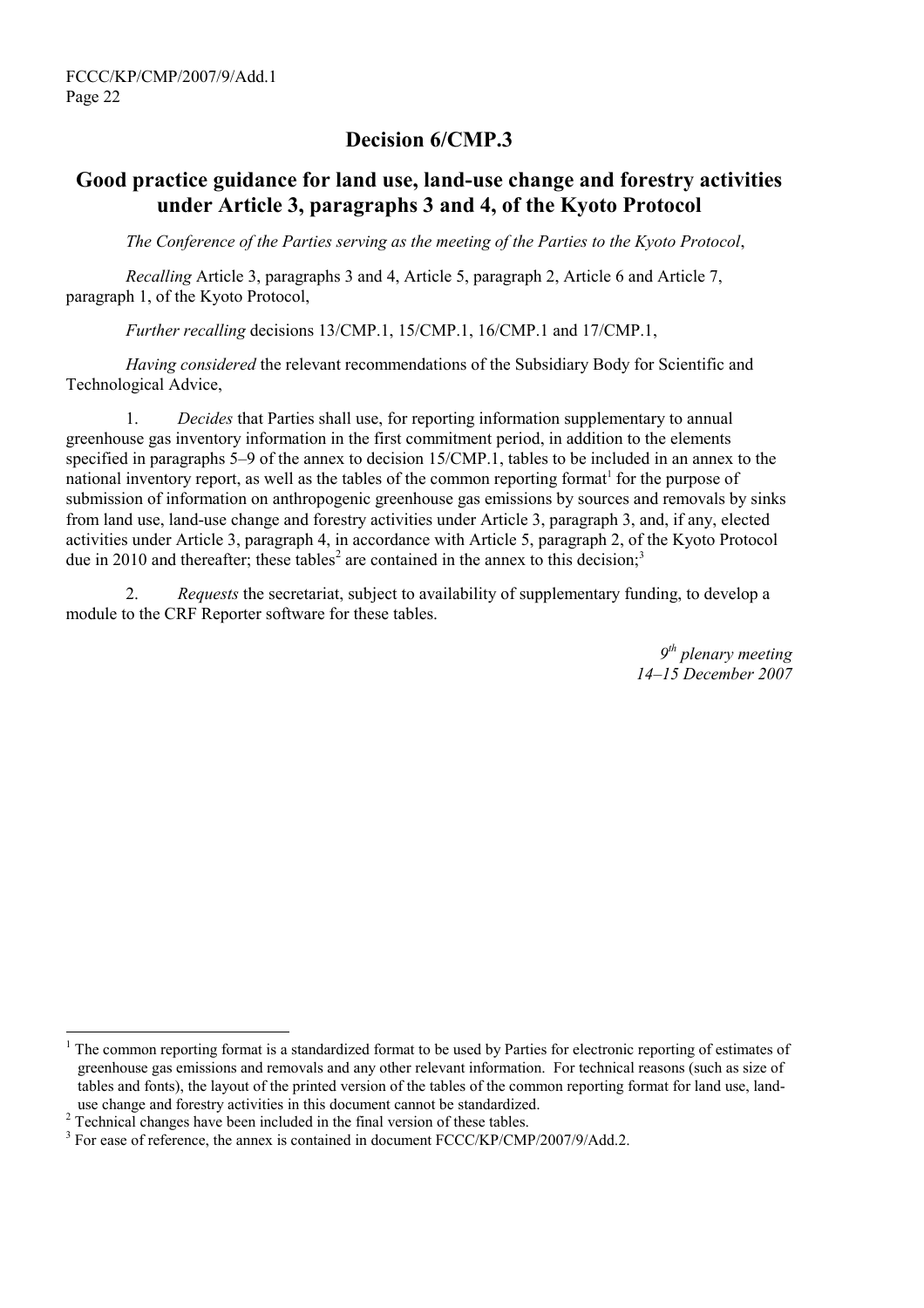## **Decision 7/CMP.3**

# **Demonstration of progress in achieving commitments under the Kyoto Protocol by Parties included in Annex I to the Convention**

*The Conference of the Parties serving as the meeting of the Parties to the Kyoto Protocol*,

*Recalling* Article 3, paragraph 2, of the Kyoto Protocol,

*Recalling also* decisions 22/CP.7 and 25/CP.8,

*Noting with appreciation* the work by the secretariat in preparing the synthesis of reports demonstrating progress in accordance with Article 3, paragraph 2, of the Kyoto Protocol,<sup>1</sup>

1. *Acknowledges* the progress made by reporting Parties included in Annex I to the Convention (Annex I Parties) that are also Parties to the Kyoto Protocol in developing and implementing policies and measures, and reducing greenhouse gas emissions; the progress made by Parties included in Annex II to the Convention (Annex II Parties) that are also Parties to the Kyoto Protocol in providing financial resources and assistance in capacity-building to developing countries; and the initiatives put forward and financial resources allocated by a number of Annex I Parties that are also Parties to the Kyoto Protocol in facilitating technology transfer to developing countries;

2. *Acknowledges also* the decrease in total aggregated greenhouse gas emissions of Annex I Parties that are also Parties to the Kyoto Protocol; notes that the decrease in emissions at the time of reporting mainly resulted from decrease in emissions in Annex I Parties with economies in transition that are also Parties to the Kyoto Protocol; notes further that emissions from some Annex I Parties that are also Parties to the Kyoto Protocol have increased above their base year levels or compared to their Kyoto targets at the time of reporting, as reflected in the table included in the annex to this decision;

3. *Recognizes* that, in accordance with projections data, all Annex I Parties with economies in transition that are also Parties to the Kyoto Protocol and several Annex I Parties that are also Parties to the Kyoto Protocol and that are not Parties with economies in transition expect to meet their Kyoto targets with implemented policies and measures; a number of other Annex I Parties that are also Parties to the Kyoto protocol have already elaborated and are implementing additional policies and measures, including the use of carbon sinks, and have put the relevant legislation in place and allocated financial resources to use the Kyoto mechanisms<sup>2</sup> to achieve their Kyoto targets; and that for other Annex I Parties that are also Parties to the Kyoto Protocol and that are not Parties with economies in transition, further actions, such as policies and measures and use of the Kyoto mechanisms, are needed to achieve their Kyoto targets;

4. *Calls on* Annex I Parties that are also Parties to the Kyoto Protocol to continue, or, where appropriate, intensify, their efforts aimed at reducing or limiting their greenhouse gas emissions in accordance with their commitments inscribed in Annex B and in accordance with Article 3, paragraph 1, of the Kyoto Protocol; and on Annex II Parties that are also Parties to the Kyoto Protocol to continue, or, where appropriate, intensify, their efforts aimed at providing financial resources and assistance in capacity-building to developing countries, and to continue intensifying their efforts aimed at facilitating technology transfer to developing countries.

 $^{1}$  FCCC/SBI/2006/INF.2.

FCCC/SBI/2006/INF.2, table 1.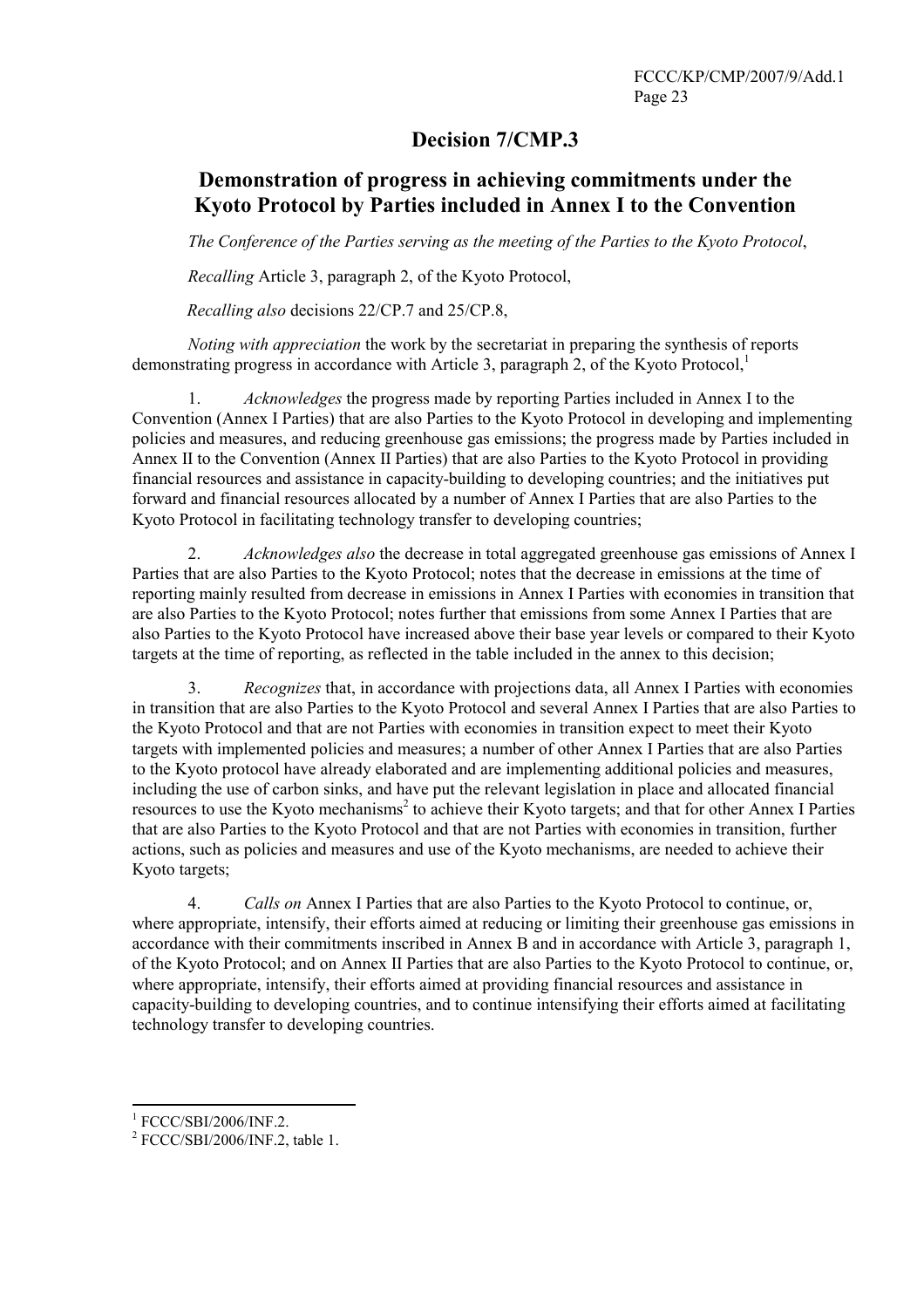#### ANNEX

#### **Submission date of reports demonstrating progress under the Kyoto Protocol from Parties included in Annex I to the Convention that are also Parties to the Kyoto Protocol and data on total greenhouse gas emissions without land use, land-use change and forestry reported therein<sup>a</sup>**

| ennssions without failu use, failu-use change and forestly reported therein<br>Total greenhouse gas emissions without land use, |                              |                       |                                                    |                          |
|---------------------------------------------------------------------------------------------------------------------------------|------------------------------|-----------------------|----------------------------------------------------|--------------------------|
|                                                                                                                                 |                              |                       | land-use change and forestry (million tonnes $CO2$ | Changes in emissions for |
| <b>Annex I Party</b>                                                                                                            | Submission date of report    | equivalent)           | base year to                                       |                          |
|                                                                                                                                 | demonstrating progress (RDP) | Base year reported in | Latest year, 2003, or 2004                         | 2003, or 2004 (%)        |
|                                                                                                                                 |                              | <b>RDP</b>            | reported in RDP <sup>b</sup>                       |                          |
| <b>Belarus</b>                                                                                                                  | 29-May-06                    | $127.4^{\circ}$       | 69.8                                               | $-45.2$                  |
| Bulgaria                                                                                                                        | $31 - \text{Aug-}06$         | $138.4^{d}$           | 69.2                                               | $-50.0$                  |
| Canada                                                                                                                          | 15-Nov-06                    | $599.0^{\circ}$       | $758.0^{b}$                                        | 26.5                     |
| Czech Republic                                                                                                                  | $3-Feb-06$                   | $192.0^\circ$         | 147.1                                              | $-23.3$                  |
| Estonia                                                                                                                         | 30-Dec-05                    | 42.6                  | 21.2                                               | $-50.3$                  |
| European Community <sup>e</sup>                                                                                                 | 22-Dec-05                    | 4145.0                | 4074.5                                             | $-1.7$                   |
| Austria                                                                                                                         | 18-Oct-06                    | 78.5                  | 91.6                                               | 16.6                     |
| Belgium                                                                                                                         | 23-Dec-05                    | 146.8                 | 147.7                                              | 0.6                      |
| Denmark                                                                                                                         | 30-Dec-05                    | 69.6                  | 74.0                                               | 6.3                      |
| Finland                                                                                                                         | 14-Feb-06                    | 71.5                  | $81.8^{b}$                                         | 14.4                     |
| France                                                                                                                          | 27-Jul-06                    | $564.8^{\circ}$       | 552.7                                              | $-2.1$                   |
| Germany                                                                                                                         | $1-Aug-06$                   | 1230.0                | 1024.4                                             | $-16.7$                  |
| Greece                                                                                                                          | $10-Mar-06$                  | 111.7                 | 137.6                                              | 23.3                     |
| Ireland                                                                                                                         | 16-Oct-06                    | 55.8                  | 68.7 <sup>b</sup>                                  | 23.1                     |
| Italy                                                                                                                           | 11-Nov-06                    | $519.5^{\circ}$       | 575.7 <sup>b</sup>                                 | 10.8                     |
| Luxembourg                                                                                                                      | submission pending           |                       |                                                    |                          |
| Netherlands                                                                                                                     | 22-Dec-05                    | 213.0                 | 215.0                                              | 0.9                      |
| Portugal                                                                                                                        | $22-Jun-06$                  | 60.8                  | $84.5^{b}$                                         | 39.1                     |
| Spain                                                                                                                           | $21-Apr-06$                  | 286.1                 | 402.3                                              | 40.6                     |
| Sweden                                                                                                                          | 30-Dec-05                    | $72.2^{\circ}$        | 70.6                                               | $-2.2$                   |
| United Kingdom of Great                                                                                                         |                              |                       |                                                    |                          |
| Britain and Northern Ireland                                                                                                    | 8-Mar-06                     | 766.7                 | 654.8 <sup>b</sup>                                 | $-14.6$                  |
| Hungary                                                                                                                         | $17-Jan-06$                  | 122.2 <sup>d</sup>    | 83.2                                               | $-31.9$                  |
| $I$ celand <sup><math>t</math></sup>                                                                                            | 28-Apr-06                    | $3.3^\circ$           | 3.1                                                | $-6.1$                   |
| Japan                                                                                                                           | 6-Feb-06                     | 1237.0                | 1339.1                                             | 8.3                      |
| Latvia                                                                                                                          | 24-May-06                    | $25.4^\circ$          | 10.5                                               | $-58.5$                  |
| Liechtenstein                                                                                                                   | $25-Sep-06$                  | $0.3^{\circ}$         | 0.3                                                | 5.3                      |
| Lithuania                                                                                                                       | 6-Feb-06                     | 50.9 <sup>c</sup>     | 17.2                                               | $-66.2$                  |
| Monaco <sup>g</sup>                                                                                                             |                              |                       |                                                    |                          |
| New Zealand                                                                                                                     | $4-May-06$                   | $61.5^\circ$          | 75.3                                               | 22.5                     |
| Norway                                                                                                                          | 16-Feb-06                    | $50.1^\circ$          | 54.8                                               | 9.4                      |
| Poland                                                                                                                          | 29-Dec-06                    | $568.8^{d}$           | 382.8                                              | $-32.7$                  |
| Romania                                                                                                                         | 31-Jan-06                    | 265.1 <sup>d</sup>    | 142.9                                              | $-46.1$                  |
| Russian Federation                                                                                                              | 13-Feb-07                    | 3216.0                | $2152.0^{b}$                                       | $-33.1$                  |
| Slovakia                                                                                                                        | 30-Dec-05                    | $72.1^\circ$          | 51.6                                               | $-28.4$                  |
| Slovenia                                                                                                                        | $12$ -Jun-06                 | 20.2 <sup>d</sup>     | 19.8                                               | $-1.9$                   |
| Switzerland                                                                                                                     | $2$ -Dec-05                  | $52.4^\circ$          | 52.3                                               | $-0.4$                   |
| Ukraine                                                                                                                         | $3-Nov-06$                   | $925.4^{\circ}$       | 416.0                                              | $-55.0$                  |

<sup>a</sup> Emission levels in 2003 or 2004 only reflect the emissions reported for these years and do not necessarily reflect the ability of a Party to meet its Kyoto target (see paras. 2 and 3 of this decision).

<sup>b</sup> In the absence of data from reports demonstrating progress (RDPs) on 2003 emission levels, data shown in this column and in the next column indicate emission levels or trends included in the RDP for year 2004.

Exploration of the Content of Data shown in column "base year" might not fully reflect the Party's decision on its base year for fluorinated gases (HFCs, PFCs, SF<sub>6</sub>).<br><sup>d</sup> Base year data (under the Convention) are used he

Base year data (under the Convention) are used here instead of 1990 data (as per decisions 9/CP.2 and 11/CP.4) for Bulgaria (1988), Hungary (average of 1985–1987), Poland (1988), Romania (1989) and Slovenia (1986).

<sup>e</sup> The 15 member States of the European Community which are Parties to the agreement under Article 4 of the Kyoto Protocol must achieve a total combined level of emissions reduction of 8% compared to base year emissions. Within this total combined level of emission reduction several member States are permitted to increase their emissions: Greece (25%), Ireland (13%), Portugal (27%), Spain (15%) and Sweden (4%). Other member States have to decrease or stabilize their emissions, Austria (-13%), Belgium (-7.5%), Denmark (-21%), Finland (0%), France (0%), Germany (-21%), Italy (-6.5%), Luxembourg (-28%), the Netherlands (-6%), and the United Kingdom of Great Britain and Northern Ireland (-12.5%).

 $f_{\text{E}}$  Emission data for 2003 for Iceland exclude CO<sub>2</sub> emissions covered by decision 14/CP.7.

Submission date for report demonstrating progress is not applicable for Monaco as it ratified the Kyoto Protocol on 26 February 2006.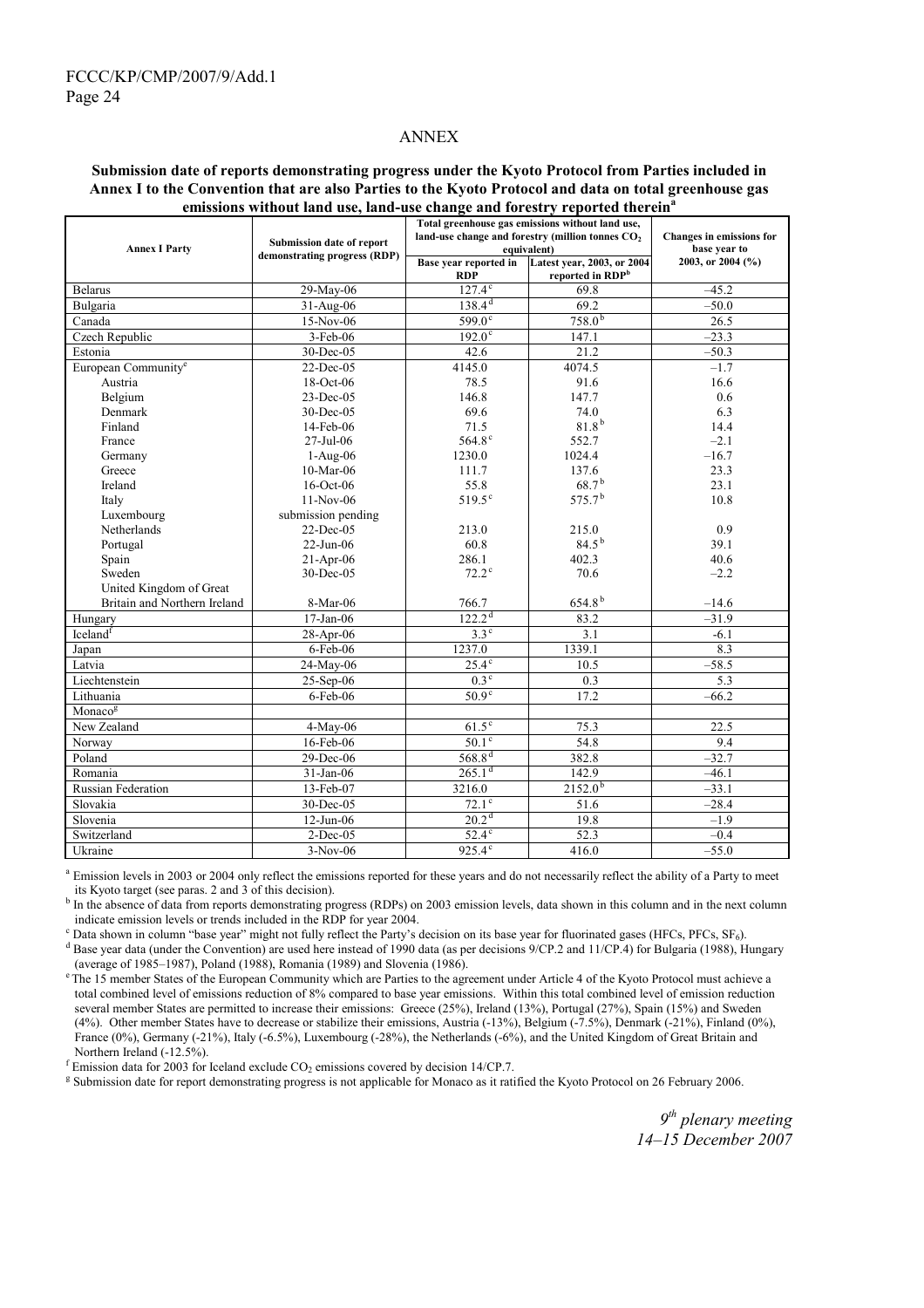# **Decision 8/CMP.3**

# **Compilation and synthesis of supplementary information incorporated in fourth national communications submitted in accordance with Article 7, paragraph 2, of the Kyoto Protocol**

*The Conference of the Parties serving as the meeting of the Parties to the Kyoto Protocol,* 

*Recalling* the relevant provisions of the Kyoto Protocol, in particular Article 5, Article 7, paragraphs 2 and 3, and Articles 10 and 11,

*Recalling* decisions 14/CP.7, 15/CMP.1, 22/CMP.1 and 26/CMP.1,

*Emphasizing* that the national communications and annual greenhouse gas inventories submitted by Parties included in Annex I to the Convention that are also Parties to the Kyoto Protocol are the main source of information for reviewing the implementation of the Convention and its Kyoto Protocol by these Parties, and that the reports from the in-depth reviews of these national communications provide important additional information for this purpose,

*Welcoming* the work of the secretariat in preparing the compilation and synthesis of supplementary information incorporated in fourth national communications submitted in accordance with Article 7, paragraph 2, of the Kyoto Protocol, $<sup>1</sup>$ </sup>

1. *Requests* Parties included in Annex I to the Convention that are also Parties to the Kyoto Protocol to include, in the fifth national communications submitted in accordance with Article 12, paragraphs 1 and 2, of the Convention and decision 10/CP.13, the necessary supplementary information required under the guidelines for reporting supplementary information under Article 7, paragraph 2, of the Kyoto Protocol contained in the annex to decision 15/CMP.1, in accordance with Article 7, paragraph 2, of the Kyoto Protocol;

2. *Concludes* that the review of supplementary information incorporated in national communications submitted in accordance with Article 7, paragraph 2, of the Kyoto Protocol and consideration of the outcome of this review have proved to be useful and should continue in accordance with decisions 22/CMP.1 and 26/CMP.1.

> *9th plenary meeting 14–15 December 2007*

 $\overline{a}$ 

<sup>1</sup> FCCC/SBI/2007/INF.7.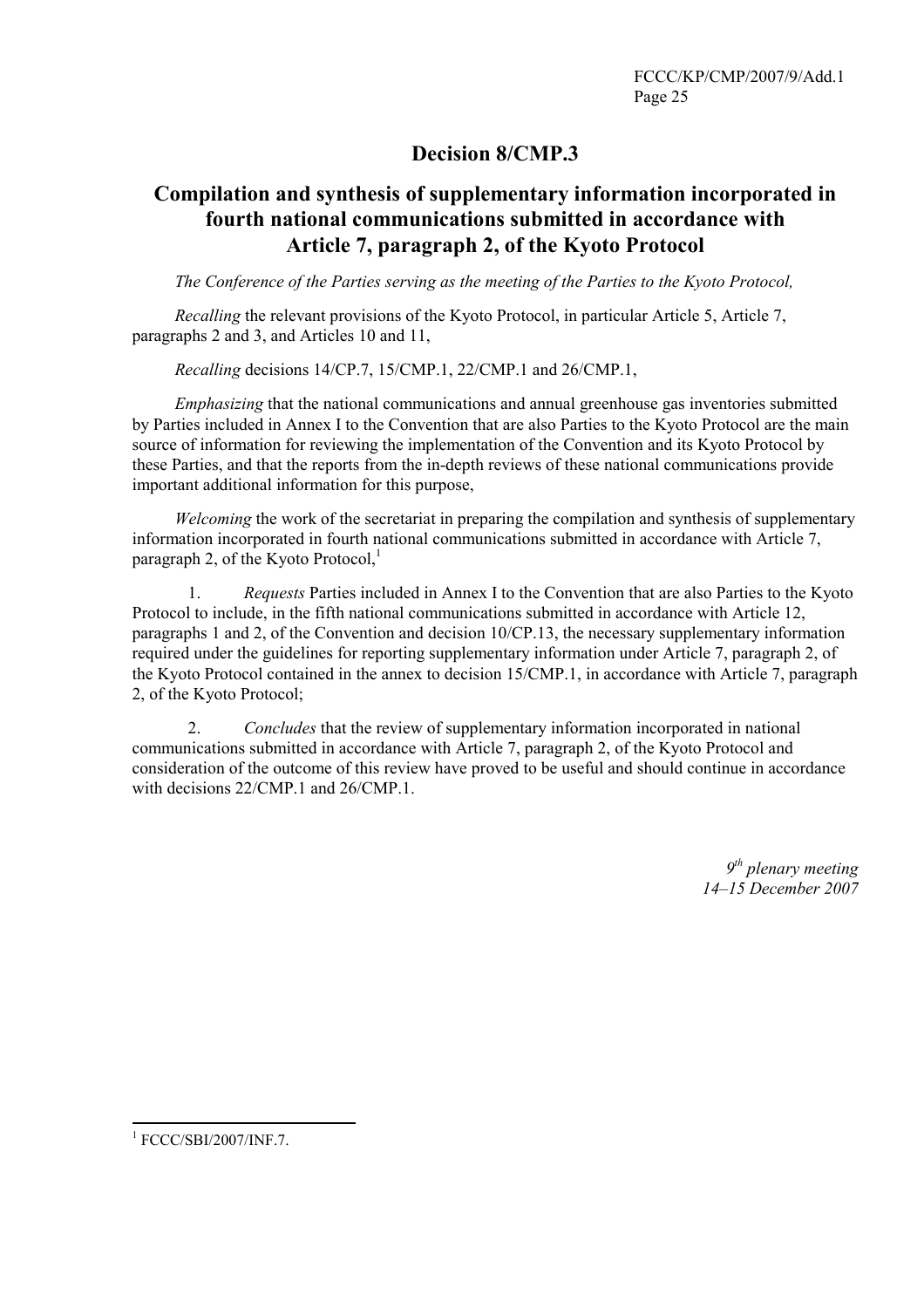# **Decision 9/CMP.3**

## **Implications of possible changes to the limit for small-scale afforestation and reforestation clean development mechanism project activities**

*The Conference of the Parties serving as the meeting of the Parties to the Kyoto Protocol,* 

*Recalling* decisions 5/CMP.1 and 6/CMP.1*,*

*Recalling* paragraph 27 of decision 1/CMP.2,

*Decides* to revise the limit for small-scale afforestation and reforestation project activities under the clean development mechanism referred to in paragraph 1 (i) of the annex to decision 5/CMP.1 as follows:

"Small-scale afforestation and reforestation project activities under the CDM" are those that are expected to result in net anthropogenic greenhouse gas removals by sinks of less than 16 kilotonnes of  $CO<sub>2</sub>$  per year and are developed or implemented by low-income communities and individuals as determined by the host Party. If a small-scale afforestation or reforestation project activity under the CDM results in net anthropogenic greenhouse gas removals by sinks greater than 16 kilotonnes of  $CO<sub>2</sub>$  per year, the excess removals will not be eligible for the issuance of tCERs or lCERs.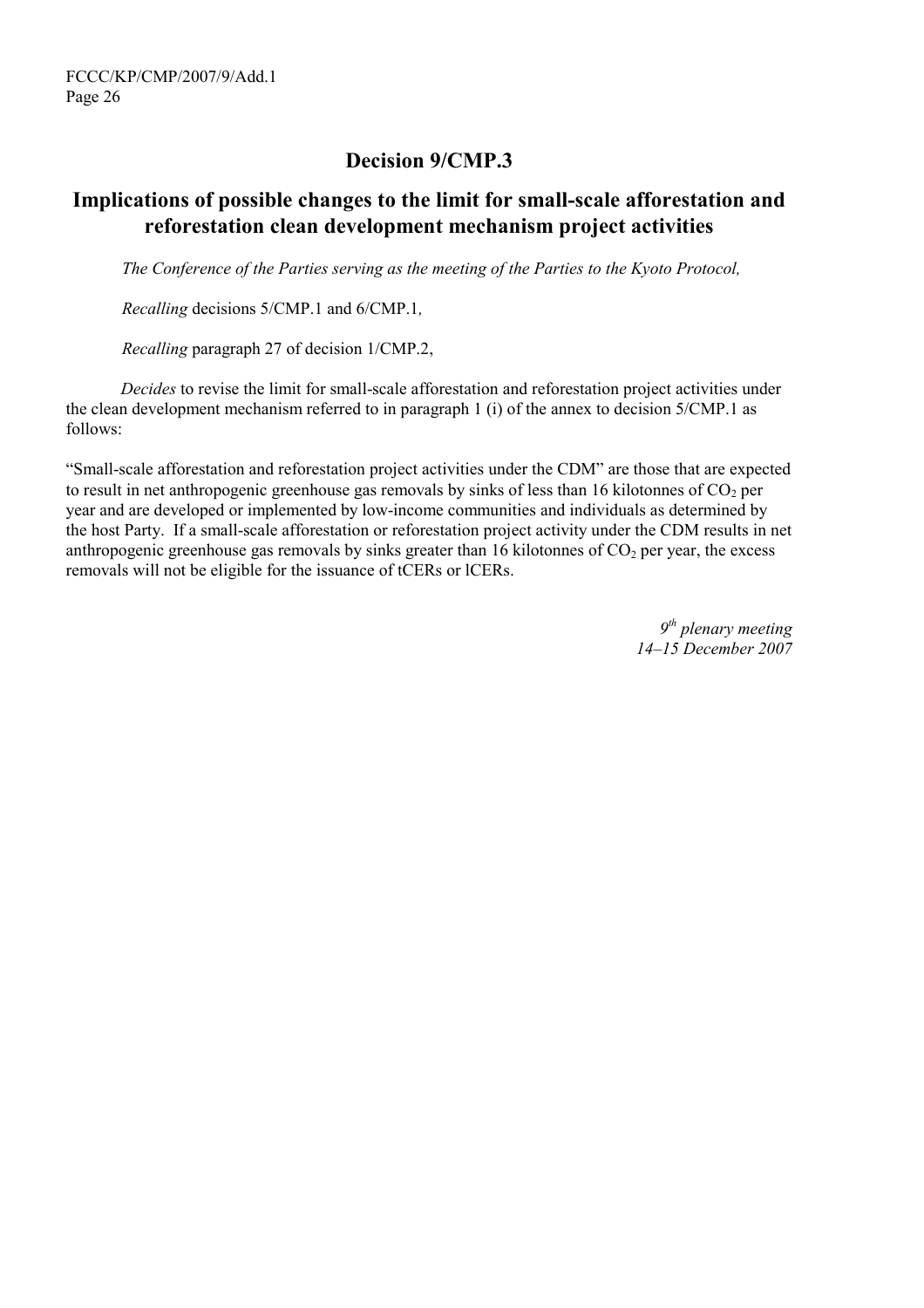# **Decision 10/CMP.3**

## **Budget performance for the biennium 2006–2007**

*The Conference of the Parties, serving as the meeting of the Parties to the Kyoto Protocol,* 

*Having considered* the information in documents prepared by the secretariat on administrative, financial and institutional matters.<sup>1</sup>

*Recalling* paragraphs 11 and 19 of the financial procedures for the Conference of the Parties adopted in decision 15/CP.1, which also applies to the Kyoto Protocol,<sup>2</sup>

1. *Takes note* of the interim financial statements as at 31 December 2006, the report on budget performance for the period 1 January 2006 to 30 June 2007 and the status of contributions to the Trust Fund for the Core Budget, the Trust Fund for Supplementary Activities and the Trust Fund for Participation in the UNFCCC Process, as at 15 November 2007;

2. *Calls upon* Parties that have not paid their contributions to the core budget to do so without further delay, particularly bearing in mind that contributions are due on 1 January of each year in accordance with the financial procedures;

3. *Expresses appreciation* to Parties that have paid their contributions to the core budget in a timely manner;

4. *Also expresses appreciation* for the contributions received from Parties to the Trust Fund for Participation to facilitate the participation of developing country Parties in the Convention process, and to the Trust Fund for Supplementary Activities;

5. *Encourages* Parties to increase their efforts to contribute to the Trust Fund for Participation in the UNFCCC Process and to the Trust Fund for Supplementary Activities in light of the increased work for which provisions are not made in the core budget;

6. *Reiterates its appreciation* to the Government of Germany for its annual voluntary contribution to the core budget of EUR 766,938 and its special contribution of EUR 1,789,522 as Host Government to the secretariat.

 $\frac{1}{2}$  FCCC/SBI/2007/19, FCCC/SBI/2007/INF.1 and FCCC/SBI/2007/INF.11.

 $2$  In accordance with Article 13, paragraph 5, of the Kyoto Protocol.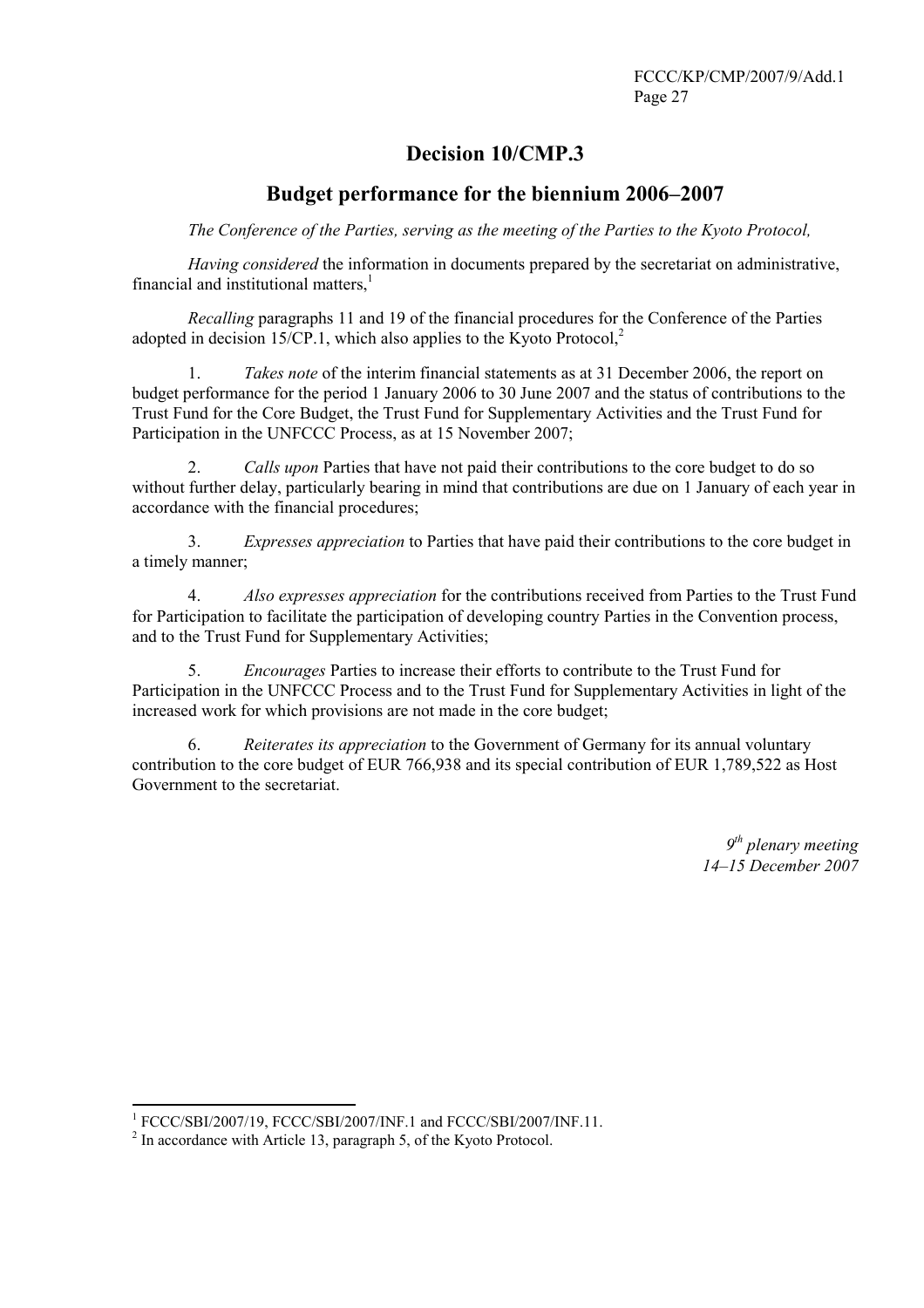# **Decision 11/CMP.3**

## **Programme budget for the biennium 2008–2009**

 *The Conference of the Parties serving as the meeting of the Parties to the Kyoto Protocol*,

 *Recalling* Article 13, paragraph 5, of the Kyoto Protocol,

 *Taking note* of decision 13/CP.13, in particular its paragraph 6,

*Having considered* the proposed programme budget for the biennium 2008−2009 submitted by the Executive Secretary,<sup>1</sup>

1. *Endorses* decision 13/CP.13 on the programme budget for the biennium 2008–2009 adopted by the Conference of the Parties at its thirteenth session, as it applies to the Kyoto Protocol;

2. *Adopts* the indicative scale of contributions for 2008 and 2009 contained in the annex to this decision covering 36.8 per cent of the indicative contributions specified in table 1 of decision 13/CP.13;

3. *Invites* all Parties to the Kyoto Protocol to note that contributions to the core budget are due on 1 January of each year in accordance with paragraph 8 (b) of the financial procedures and to pay promptly and in full, for each of the years 2008 and 2009, the contributions required to finance the approved expenditures set out in decision 13/CP.13;

4. Takes note of the financing requirements<sup>2</sup> for the clean development mechanism and joint implementation proposed by the Executive Board of the clean development mechanism and the Joint Implementation Supervisory Committee, respectively;

5. *Requests* the secretariat to take steps necessary to establish a separate trust fund for the receipt of fees and shares of proceeds for the administration of the clean development mechanism;

6. *Takes note* of the resource requirements of activities relating to the international transaction log administrator for  $2008-2009$  identified in the programme budget proposal;<sup>3</sup>

7. *Recognizes* that, in order to ensure sufficient and stable funding for the international transaction log in the biennium 2008–2009, during which time information on transactions can be gathered, an interim measure is necessary in order to meet the resource requirements referred to in paragraph 6 above;

8. *Authorizes* the Executive Secretary, as an interim measure for the biennium 2008–2009, to advise the Parties to the Kyoto Protocol planning to use the international transaction log in the biennium 2008–2009, as listed in annex II to this decision, of annual fees for the connection of their national registry to, and use of, the international transaction log and for the related activities of the international transaction log administrator in order to cover the resource requirements referred to in paragraph 6 above;

9. *Adopts* the indicative scale of fees for the biennium 2008–2009, as contained in annex II to this decision;

 $\overline{\phantom{a}}$ 

<sup>&</sup>lt;sup>1</sup> FCCC/SBI/2007/8 and Add.1 and 2.<br><sup>2</sup> ECCC/SDI/2007/9

 $2$  FCCC/SBI/2007/8.

<sup>&</sup>lt;sup>3</sup> FCCC/SBI/2007/8/Add.2.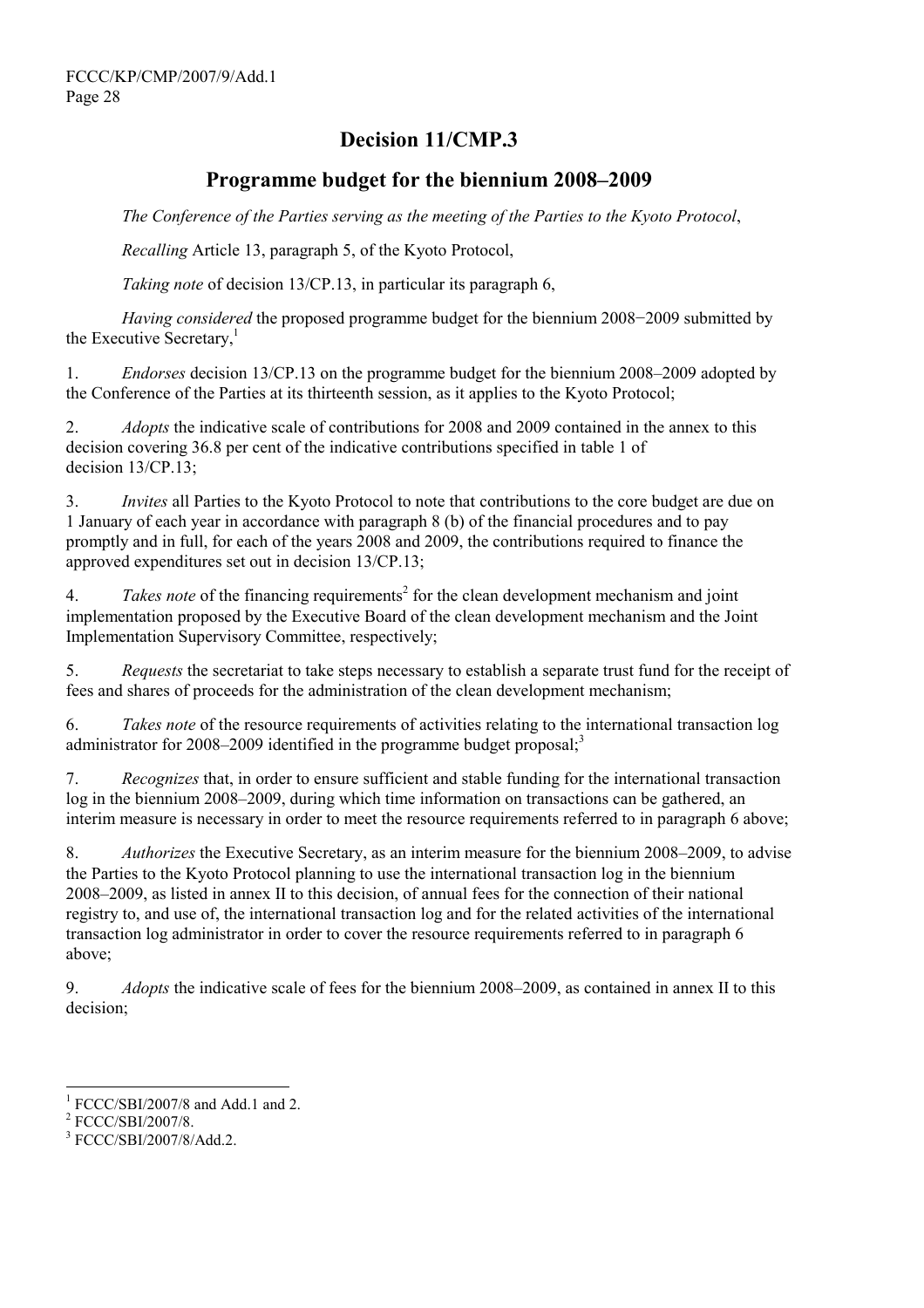10. *Decides* that, in the event that a Party not listed in annex II to this decision decides to use the international transaction log in the biennium 2008–2009, the Party shall be added to the list in annex II to this decision and that the fees paid<sup>4</sup> shall be deducted from the resource requirements of activities relating to the international transaction log administrator in the next biennium;

11. *Requests* the secretariat to initiate the creation of an additional trust fund for the receipt of fees to cover the resource requirements of activities relating to the international transaction log administrator;

12. *Requests* the Executive Secretary to notify Parties planning to use the international transaction log of annual fees to cover the resource requirements referred to in paragraph 6 above, subject to paragraph 13 below, at least three months in advance of the relevant calendar year;

13. *Requests* the Executive Secretary to review the resource requirements of activities relating to the international transaction log administrator and, if additional resources are required, report to the Subsidiary Body for Implementation at its twenty-eighth session on any proposed adjustments of the fees for 2009, calculated in accordance with annex II;

14. *Requests* the Executive Secretary to provide a breakdown of the expenditures on the development and operation of the international transaction log with a view to optimizing the cost structure;

15. *Authorizes* the international transaction log administrator to deny or suspend registry system operations with the international transaction log in the event of non-payment of the fee by the Party, although not earlier than four months after the beginning of the relevant calendar year, subject to at least two reminders having been given to the Party and consultation having taken place with the Party concerned prior to the final reminder;

16. *Requests* the Subsidiary Body for Implementation, at its thirtieth session, to review the manner of distributing fees in subsequent bienniums and, where appropriate, measures to enhance the reliability and timeliness of their payment, with a view to forwarding a draft decision on this issue to the Conference of the Parties serving as the meeting of the Parties to the Kyoto Protocol for adoption at its fifth session;

17. *Decides* that the review referred to in paragraph 16 shall include the elaboration of a methodology for calculating user fees, including for the clean development mechanism registry, inter alia on the basis of the volume of transactions.

 $\overline{a}$ 

<sup>4</sup> The user fee to be included in the list for the Party shall be calculated on the basis of the Party's equal share of 40 per cent of the resource requirements relating to the international transaction log administrator for 2008–2009 and an additional amount equivalent to the Party's share, in accordance with annex I to this decision, adjusted to include only Parties included in annex II to this decision, of the remaining 60 per cent of these resource requirements, with the overall user fee of the Party being made proportional to the period between the date of connection of the national registry and the end of the biennium.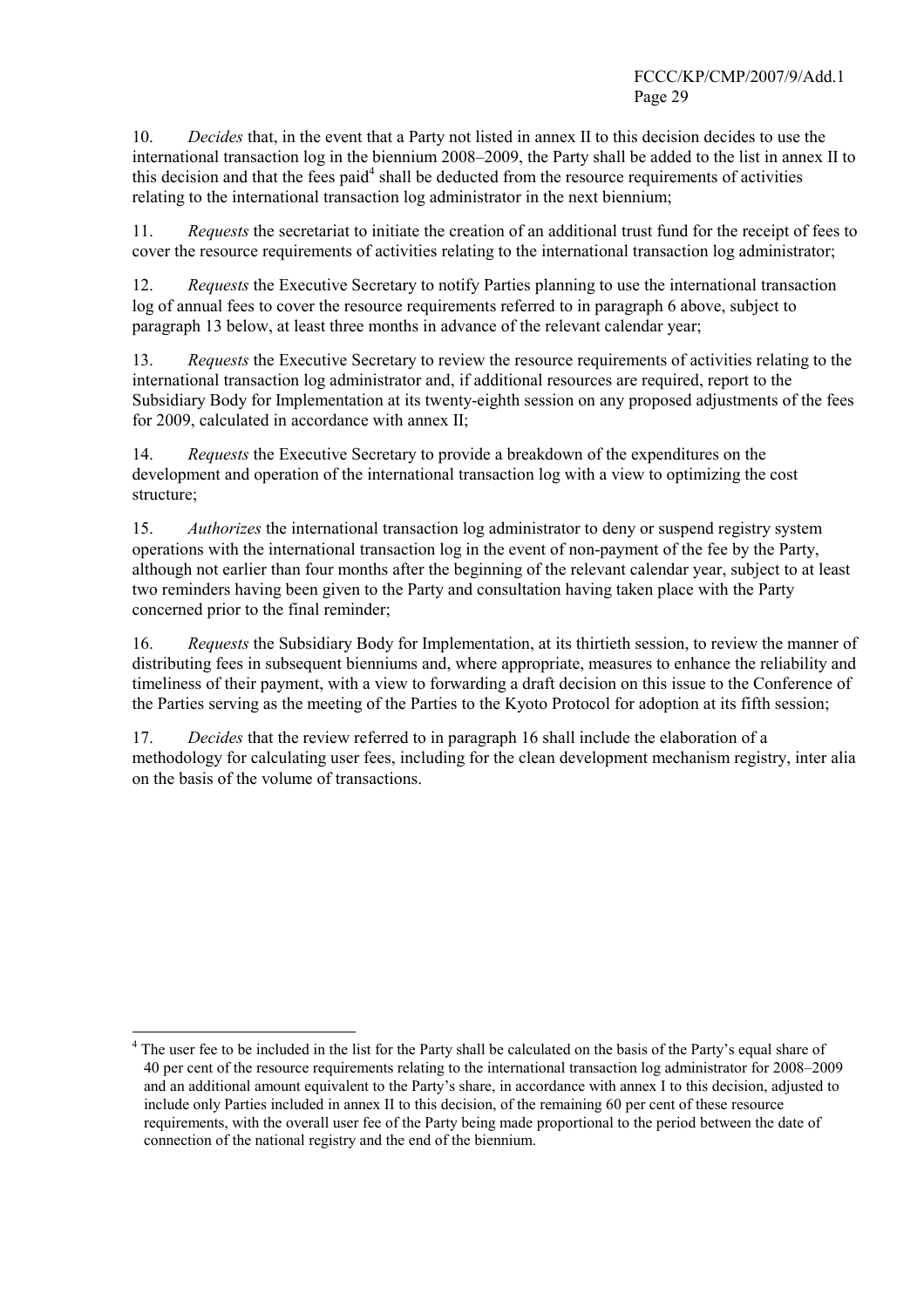.

### ANNEX I

### **Indicative scale of contributions from Parties to the Kyoto Protocol for the biennium 2008–2009**

| <b>Party Name</b>                     | assessment for 2008 | United Nations scale of   Kyoto Protocol adjusted<br>scale for 2008 | <b>Kyoto Protocol adjusted</b><br>scale for 2009 |
|---------------------------------------|---------------------|---------------------------------------------------------------------|--------------------------------------------------|
| Albania                               | 0.006               | 0.008                                                               | 0.008                                            |
| Algeria                               | 0.085               | 0.110                                                               | 0.110                                            |
| Angola                                | 0.003               | 0.004                                                               | 0.004                                            |
| Antigua and Barbuda                   | 0.002               | 0.003                                                               | 0.003                                            |
| Argentina                             | 0.325               | 0.419                                                               | 0.419                                            |
| Armenia                               | 0.002               | 0.003                                                               | 0.003                                            |
| Austria                               | 0.887               | 1.143                                                               | 1.143                                            |
| Azerbaijan                            | 0.005               | 0.006                                                               | 0.006                                            |
| <b>Bahamas</b>                        | 0.016               | 0.021                                                               | 0.021                                            |
| Bahrain                               | 0.033               | 0.043                                                               | 0.043                                            |
| Bangladesh                            | 0.010               | 0.010                                                               | 0.010                                            |
| <b>Barbados</b>                       | 0.009               | 0.012                                                               | 0.012                                            |
| <b>Belarus</b>                        | 0.020               | 0.026                                                               | 0.026                                            |
| Belgium                               | 1.102               | 1.420                                                               | 1.420                                            |
| <b>Belize</b>                         | 0.001               | 0.001                                                               | 0.001                                            |
| Benin                                 | 0.001               | 0.001                                                               | 0.001                                            |
| Bhutan                                | 0.001               | 0.001                                                               | 0.001                                            |
| Bolivia                               | 0.006               | 0.008                                                               | 0.008                                            |
| Bosnia and Herzegovina                | 0.006               | 0.008                                                               | 0.008                                            |
| Botswana                              | 0.014               | 0.018                                                               | 0.018                                            |
| <b>Brazil</b>                         | 0.876               | 1.129                                                               | 1.129                                            |
| Bulgaria                              | 0.020               | 0.026                                                               | 0.026                                            |
| Burkina Faso                          | 0.002               | 0.003                                                               | 0.003                                            |
| Burundi                               | 0.001               | 0.001                                                               | 0.001                                            |
| Cambodia                              | 0.001               | 0.001                                                               | 0.001                                            |
| Cameroon                              | 0.009               | 0.012                                                               | 0.012                                            |
| Canada                                | 2.977               | 3.837                                                               | 3.837                                            |
| Cape Verde                            | 0.001               | 0.001                                                               | 0.001                                            |
| Chile                                 | 0.161               | 0.208                                                               | 0.208                                            |
| China                                 | 2.667               | 3.437                                                               | 3.437                                            |
| Colombia                              | 0.105               | 0.135                                                               | 0.135                                            |
| Congo                                 | 0.001               | 0.001                                                               | 0.001                                            |
| Cook Islands                          | 0.001               | 0.001                                                               | 0.001                                            |
| Costa Rica                            | 0.032               | 0.041                                                               | 0.041                                            |
| Côte d'Ivoire                         | 0.009               | 0.010                                                               | 0.010                                            |
| Cuba                                  | 0.054               | 0.070                                                               | 0.070                                            |
| Cyprus                                | 0.044               | 0.057                                                               | 0.057                                            |
| Czech Republic                        | 0.281               | 0.362                                                               | 0.362                                            |
| Democratic People's Republic of Korea | 0.007               | 0.009                                                               | 0.009                                            |
| Democratic Republic of the Congo      | 0.003               | 0.004                                                               | 0.004                                            |
| Denmark                               | 0.739               | 0.952                                                               | 0.952                                            |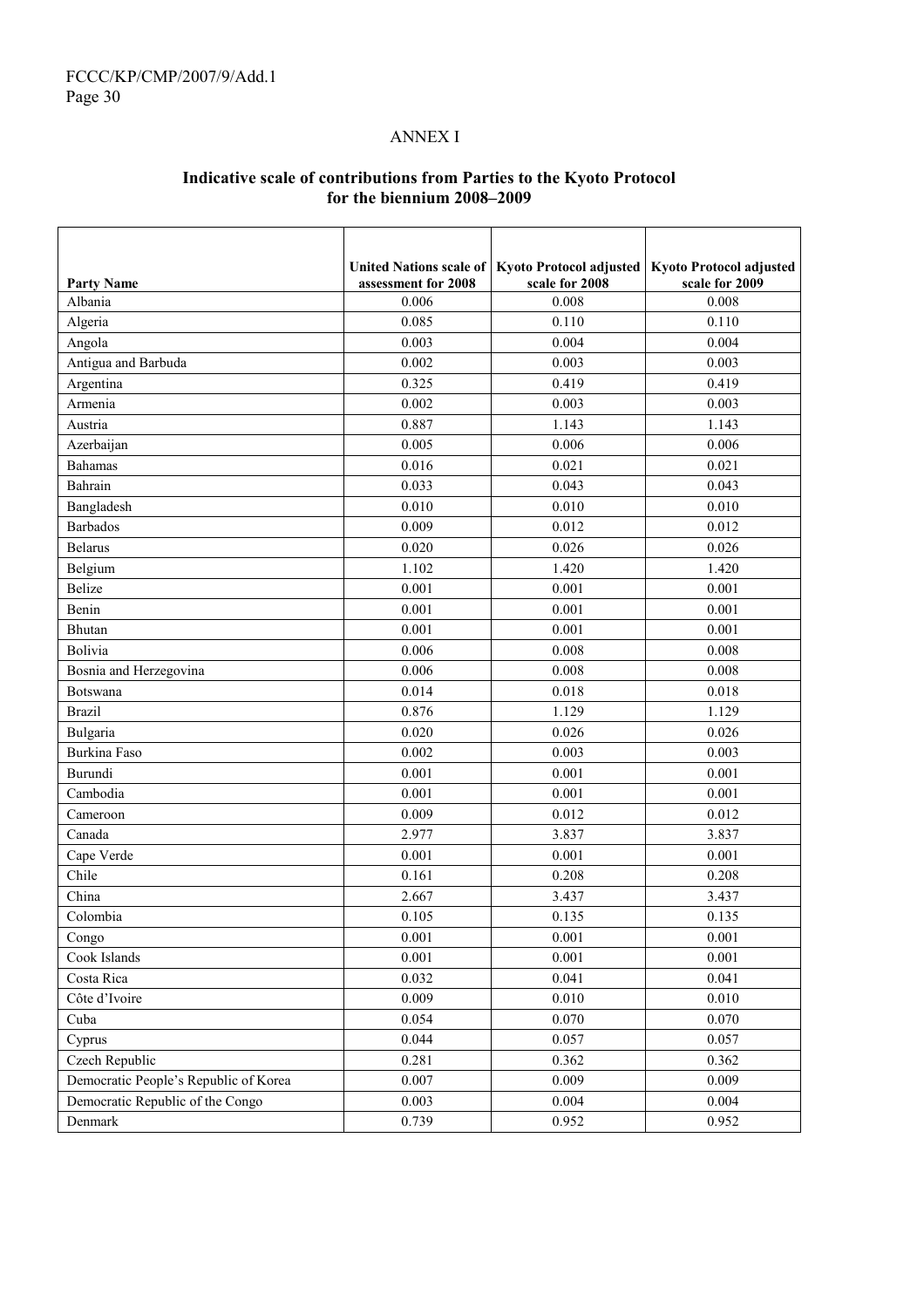|                                            |                     | United Nations scale of   Kyoto Protocol adjusted   Kyoto Protocol adjusted |                |
|--------------------------------------------|---------------------|-----------------------------------------------------------------------------|----------------|
| <b>Party Name</b>                          | assessment for 2008 | scale for 2008                                                              | scale for 2009 |
| Djibouti                                   | 0.001               | 0.001                                                                       | 0.001          |
| Dominica                                   | 0.001               | 0.001                                                                       | 0.001          |
| Dominican Republic                         | 0.024               | 0.031                                                                       | 0.031          |
| Ecuador                                    | 0.021               | 0.027                                                                       | 0.027          |
| Egypt                                      | 0.088               | 0.113                                                                       | 0.113          |
| El Salvador                                | 0.020               | 0.026                                                                       | 0.026          |
| <b>Equatorial Guinea</b>                   | 0.002               | 0.003                                                                       | 0.003          |
| Eritrea                                    | 0.001               | 0.001                                                                       | 0.001          |
| Estonia                                    | 0.016               | 0.021                                                                       | 0.021          |
| Ethiopia                                   | 0.003               | 0.004                                                                       | 0.004          |
| European Community                         | 2.500               | 2.500                                                                       | 2.500          |
| Fiji                                       | 0.003               | 0.004                                                                       | 0.004          |
| Finland                                    | 0.564               | 0.727                                                                       | 0.727          |
| France                                     | 6.301               | 8.121                                                                       | 8.121          |
| Gabon                                      | 0.008               | 0.010                                                                       | 0.010          |
| Gambia                                     | 0.001               | 0.001                                                                       | 0.001          |
| Georgia                                    | 0.003               | 0.004                                                                       | 0.004          |
| Germany                                    | 8.577               | 11.055                                                                      | 11.055         |
| Ghana                                      | 0.004               | 0.005                                                                       | 0.005          |
| Greece                                     | 0.596               | 0.768                                                                       | 0.768          |
| Grenada                                    | 0.001               | 0.001                                                                       | 0.001          |
| Guatemala                                  | 0.032               | 0.041                                                                       | 0.041          |
| Guinea                                     | 0.001               | 0.001                                                                       | 0.001          |
| Guinea-Bissau                              | 0.001               | 0.001                                                                       | 0.001          |
| Guyana                                     | 0.001               | 0.001                                                                       | 0.001          |
| Haiti                                      | 0.002               | 0.003                                                                       | 0.003          |
| Honduras                                   | 0.005               | 0.006                                                                       | 0.006          |
| Hungary                                    | 0.244               | 0.314                                                                       | 0.314          |
| Iceland                                    | 0.037               | 0.048                                                                       | 0.048          |
| India                                      | 0.450               | 0.580                                                                       | 0.580          |
| Indonesia                                  | 0.161               | 0.208                                                                       | 0.208          |
| Iran (Islamic Republic of)                 | 0.180               | 0.232                                                                       | 0.232          |
| Ireland                                    | 0.445               | 0.574                                                                       | 0.574          |
| Israel                                     | 0.419               | 0.540                                                                       | 0.540          |
| Italy                                      | 5.079               | 6.546                                                                       | 6.546          |
| Jamaica                                    | 0.010               | 0.013                                                                       | 0.013          |
| Japan                                      | 16.624              | 21.426                                                                      | 21.426         |
| Jordan                                     | 0.012               | 0.015                                                                       | 0.015          |
| Kenya                                      | 0.010               | 0.013                                                                       | 0.013          |
| Kiribati                                   | 0.001               | 0.001                                                                       | 0.001          |
| Kuwait                                     | 0.182               | 0.235                                                                       | 0.235          |
|                                            | 0.001               | 0.001                                                                       | 0.001          |
| Kyrgyzstan                                 | 0.001               | 0.001                                                                       | 0.001          |
| Lao People's Democratic Republic<br>Latvia | 0.018               | 0.023                                                                       | 0.023          |
|                                            | 0.034               | 0.044                                                                       | 0.044          |
| Lebanon<br>Lesotho                         | $0.001\,$           | 0.001                                                                       | 0.001          |
|                                            |                     |                                                                             |                |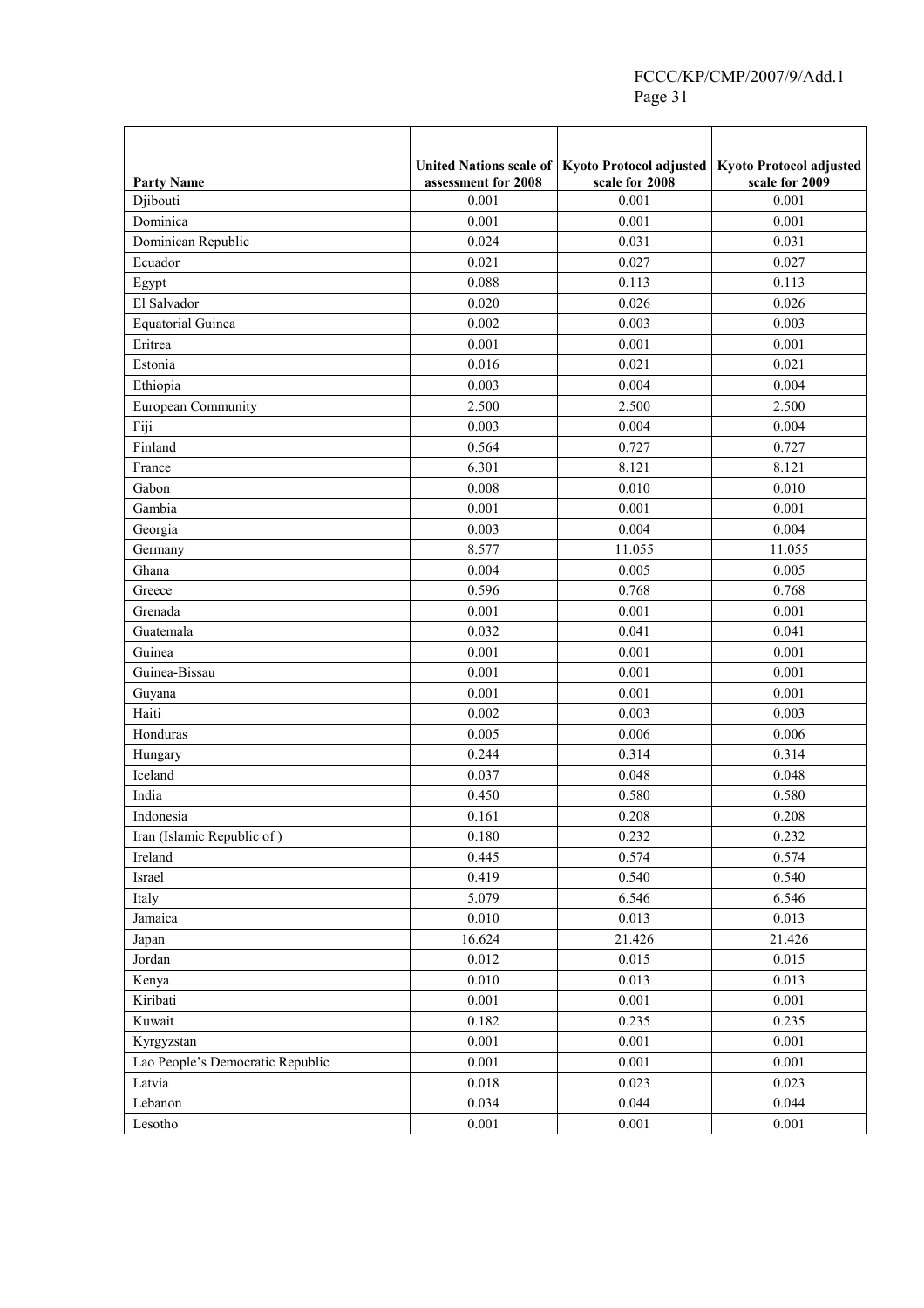### FCCC/KP/CMP/2007/9/Add.1 Page 32

|                                  | <b>United Nations scale of</b> | Kyoto Protocol adjusted | <b>Kyoto Protocol adjusted</b> |
|----------------------------------|--------------------------------|-------------------------|--------------------------------|
| <b>Party Name</b>                | assessment for 2008            | scale for 2008          | scale for 2009                 |
| Liberia                          | 0.001                          | 0.001                   | 0.001                          |
| Libyan Arab Jamahiriya           | 0.062                          | 0.080                   | 0.080                          |
| Liechtenstein                    | 0.010                          | 0.013                   | 0.013                          |
| Lithuania                        | 0.031                          | 0.040                   | 0.040                          |
| Luxembourg                       | 0.085                          | 0.110                   | 0.110                          |
| Madagascar                       | 0.002                          | 0.003                   | 0.003                          |
| Malawi                           | 0.001                          | 0.001                   | 0.001                          |
| Malaysia                         | 0.190                          | 0.245                   | 0.245                          |
| Maldives                         | 0.001                          | 0.001                   | 0.001                          |
| Mali                             | 0.001                          | 0.001                   | 0.001                          |
| Malta                            | 0.017                          | 0.022                   | 0.022                          |
| Marshall Islands                 | 0.001                          | 0.001                   | 0.001                          |
| Mauritania                       | 0.001                          | 0.001                   | 0.001                          |
| Mauritius                        | 0.011                          | 0.014                   | 0.014                          |
| Mexico                           | 2.257                          | 2.909                   | 2.909                          |
| Micronesia (Federated States of) | 0.001                          | 0.001                   | 0.001                          |
| Moldova                          | 0.001                          | 0.001                   | 0.001                          |
| Monaco                           | 0.003                          | 0.004                   | 0.004                          |
| Mongolia                         | 0.001                          | 0.001                   | 0.001                          |
| Morocco                          | 0.042                          | 0.054                   | 0.054                          |
| Mozambique                       | 0.001                          | 0.001                   | 0.001                          |
| Myanmar                          | 0.005                          | 0.006                   | 0.006                          |
| Namibia                          | 0.006                          | 0.008                   | 0.008                          |
| Nauru                            | 0.001                          | 0.001                   | 0.001                          |
| Nepal                            | 0.003                          | 0.004                   | 0.004                          |
| Netherlands                      | 1.873                          | 2.414                   | 2.414                          |
| New Zealand                      | 0.256                          | 0.330                   | 0.330                          |
| Nicaragua                        | 0.002                          | 0.003                   | 0.003                          |
| Niger                            | 0.001                          | 0.001                   | 0.001                          |
| Nigeria                          | 0.048                          | 0.062                   | 0.062                          |
| Niue                             | 0.001                          | 0.001                   | 0.001                          |
| Norway                           | 0.782                          | 1.008                   | 1.008                          |
|                                  |                                |                         | 0.094                          |
| Oman                             | 0.073<br>0.059                 | 0.094                   |                                |
| Pakistan                         |                                | 0.076                   | 0.076                          |
| Palau                            | 0.001                          | 0.001                   | 0.001                          |
| Panama                           | 0.023                          | 0.030                   | 0.030                          |
| Papua New Guinea                 | 0.002                          | 0.003                   | 0.003                          |
| Paraguay                         | 0.005                          | 0.006                   | 0.006                          |
| Peru                             | 0.078                          | 0.101                   | 0.101                          |
| Philippines                      | 0.078                          | 0.101                   | 0.101                          |
| Poland                           | 0.501                          | 0.646                   | 0.646                          |
| Portugal                         | 0.527                          | 0.679                   | 0.679                          |
| Qatar                            | 0.085                          | 0.110                   | 0.110                          |
| Republic of Korea                | 2.173                          | 2.801                   | 2.801                          |
| Romania                          | 0.070                          | 0.090                   | 0.090                          |
| Russian Federation               | 1.200                          | 1.547                   | 1.547                          |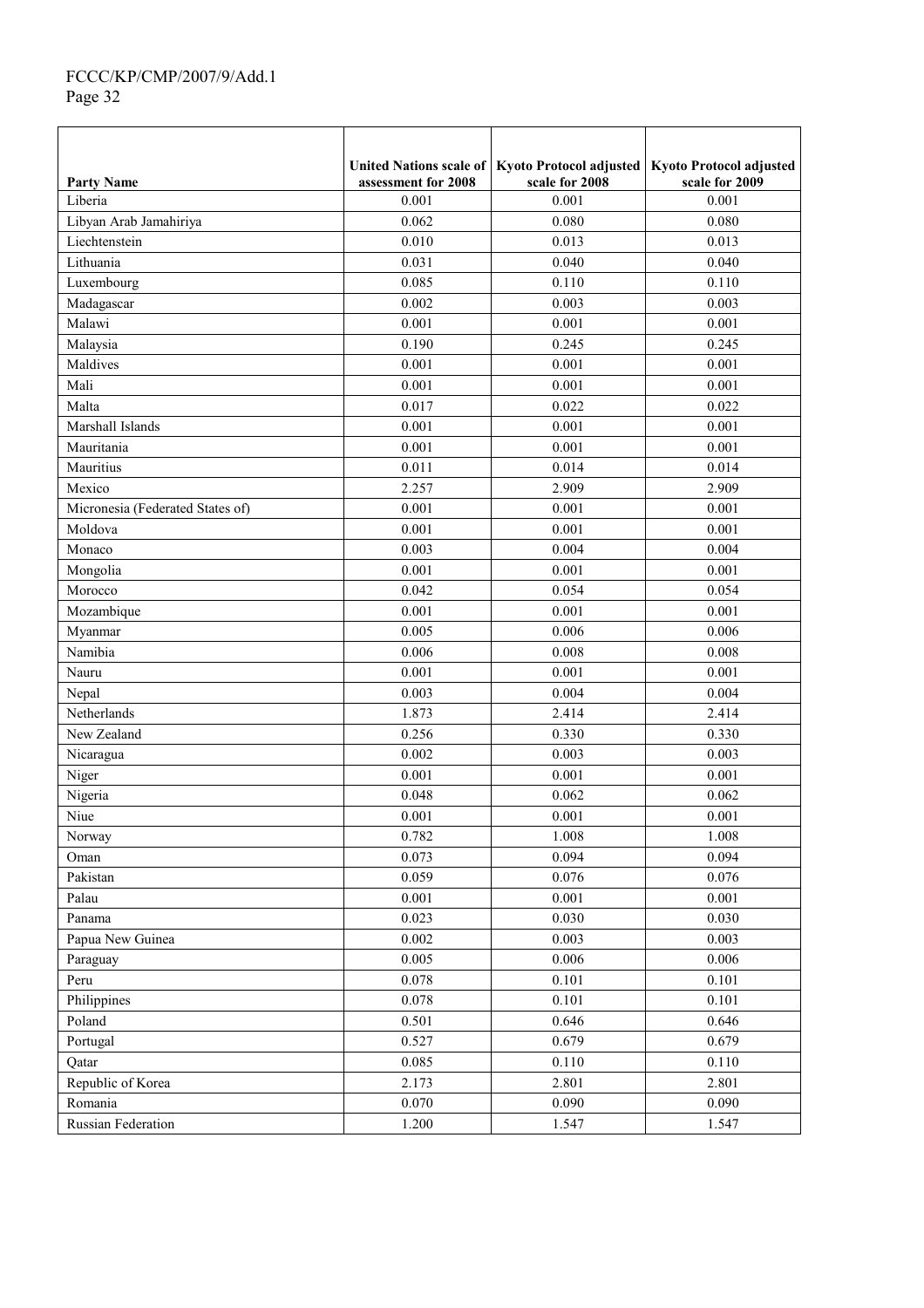|                                                         |                     | United Nations scale of   Kyoto Protocol adjusted | <b>Kyoto Protocol adjusted</b> |
|---------------------------------------------------------|---------------------|---------------------------------------------------|--------------------------------|
| <b>Party Name</b>                                       | assessment for 2008 | scale for 2008                                    | scale for 2009                 |
| Rwanda                                                  | 0.001               | 0.001                                             | 0.001                          |
| Saint Lucia                                             | 0.001               | 0.001                                             | 0.001                          |
| Saint Vincent and the Grenadines                        | 0.001               | 0.001                                             | 0.001                          |
| Samoa                                                   | 0.001               | 0.001                                             | 0.001                          |
| Saudi Arabia                                            | 0.748               | 0.964                                             | 0.964                          |
| Senegal                                                 | 0.004               | 0.005                                             | 0.005                          |
| Seychelles                                              | 0.002               | 0.003                                             | 0.003                          |
| Sierra Leone                                            | 0.001               | 0.001                                             | 0.001                          |
| Singapore                                               | 0.347               | 0.447                                             | 0.447                          |
| Slovakia                                                | 0.063               | 0.081                                             | 0.081                          |
| Slovenia                                                | 0.096               | 0.124                                             | 0.124                          |
| Solomon Islands                                         | 0.001               | 0.001                                             | 0.001                          |
| South Africa                                            | 0.290               | 0.374                                             | 0.374                          |
| Spain                                                   | 2.968               | 3.825                                             | 3.825                          |
| Sri Lanka                                               | 0.016               | 0.021                                             | 0.021                          |
| Sudan                                                   | 0.010               | 0.010                                             | 0.010                          |
| Suriname                                                | 0.001               | 0.001                                             | 0.001                          |
| Swaziland                                               | 0.002               | 0.003                                             | 0.003                          |
| Sweden                                                  | 1.071               | 1.380                                             | 1.380                          |
| Switzerland                                             | 1.216               | 1.567                                             | 1.567                          |
| Syrian Arab Republic                                    | 0.016               | 0.021                                             | 0.021                          |
| Thailand                                                | 0.186               | 0.240                                             | 0.240                          |
| The former Yugoslav Republic of Macedonia               | 0.005               | 0.006                                             | 0.006                          |
| Togo                                                    | 0.001               | 0.001                                             | 0.001                          |
| Trinidad and Tobago                                     | 0.027               | 0.035                                             | 0.035                          |
| Tunisia                                                 | 0.031               | 0.040                                             | 0.040                          |
| Turkmenistan                                            | 0.006               | 0.008                                             | 0.008                          |
| Tuvalu                                                  | 0.001               | 0.001                                             | 0.001                          |
| Uganda                                                  | 0.003               | 0.004                                             | 0.004                          |
| Ukraine                                                 | 0.045               | 0.058                                             | 0.058                          |
| <b>United Arab Emirates</b>                             | 0.302               | 0.389                                             | 0.389                          |
| United Kingdom of Great Britain and Northern<br>Ireland | 6.642               | 8.561                                             | 8.561                          |
| United Republic of Tanzania                             | 0.006               | 0.008                                             | 0.008                          |
| Uruguay                                                 | 0.027               | 0.035                                             | 0.035                          |
| Uzbekistan                                              | 0.008               | 0.010                                             | 0.010                          |
| Vanuatu                                                 | 0.001               | 0.001                                             | 0.001                          |
| Venezuela (Bolivarian Republic of)                      | 0.200               | 0.258                                             | 0.258                          |
| Viet Nam                                                | 0.024               | 0.031                                             | 0.031                          |
| Yemen                                                   | 0.007               | 0.009                                             | 0.009                          |
| Zambia                                                  | 0.001               | 0.001                                             | 0.001                          |
| <b>TOTAL</b>                                            | 78.163              | 100.000                                           | 100.000                        |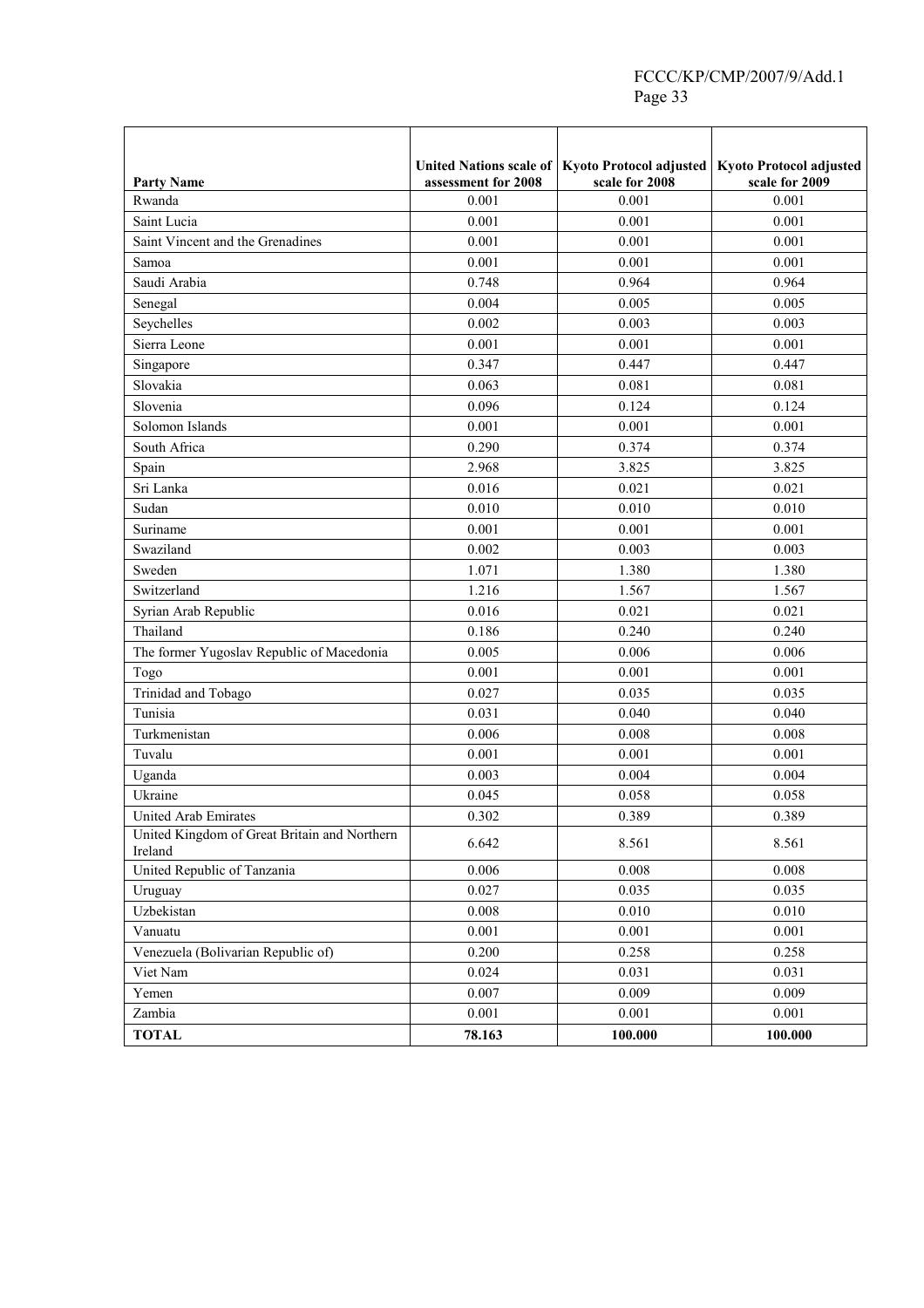### ANNEX II

| <b>Party Name</b>                                       | <b>Scale of fees</b><br>for 2008-2009<br>(percentage) |
|---------------------------------------------------------|-------------------------------------------------------|
| Austria                                                 | 1.562                                                 |
| Belgium                                                 | 1.941                                                 |
| Bulgaria                                                | 0.035                                                 |
| Canada                                                  | 4.476                                                 |
| Czech Republic                                          | 0.495                                                 |
| Denmark                                                 | 1.301                                                 |
| Estonia                                                 | 0.028                                                 |
| European Community                                      | 2.642                                                 |
| Finland                                                 | 0.993                                                 |
| France                                                  | 10.497                                                |
| Germany                                                 | 15.103                                                |
| Greece                                                  | 1.049                                                 |
| Hungary                                                 | 0.430                                                 |
| Iceland                                                 | 0.726                                                 |
| Ireland                                                 | 0.784                                                 |
| Italy                                                   | 8.944                                                 |
| Japan                                                   | 14.700                                                |
| Latvia                                                  | 0.032                                                 |
| Liechtenstein                                           | 0.185                                                 |
| Lithuania                                               | 0.055                                                 |
| Luxembourg                                              | 0.150                                                 |
| Monaco                                                  | 0.178                                                 |
| Netherlands                                             | 3.298                                                 |
| New Zealand                                             | 0.945                                                 |
| Norway                                                  | 2.282                                                 |
| Poland                                                  | 0.882                                                 |
| Portugal                                                | 0.928                                                 |
| Romania                                                 | 0.123                                                 |
| Russian Federation                                      | 2.699                                                 |
| Slovakia                                                | 0.111                                                 |
| Slovenia                                                | 0.169                                                 |
| Spain                                                   | 5.226                                                 |
| Sweden                                                  | 1.886                                                 |
| Switzerland                                             | 2.715                                                 |
| Ukraine                                                 | 0.734                                                 |
| United Kingdom of Great Britain and Northern<br>Ireland | 11.696                                                |
| <b>Total</b>                                            | 100.000                                               |

### **Indicative scale of fees for the international transaction log for the biennium 2008–2009**